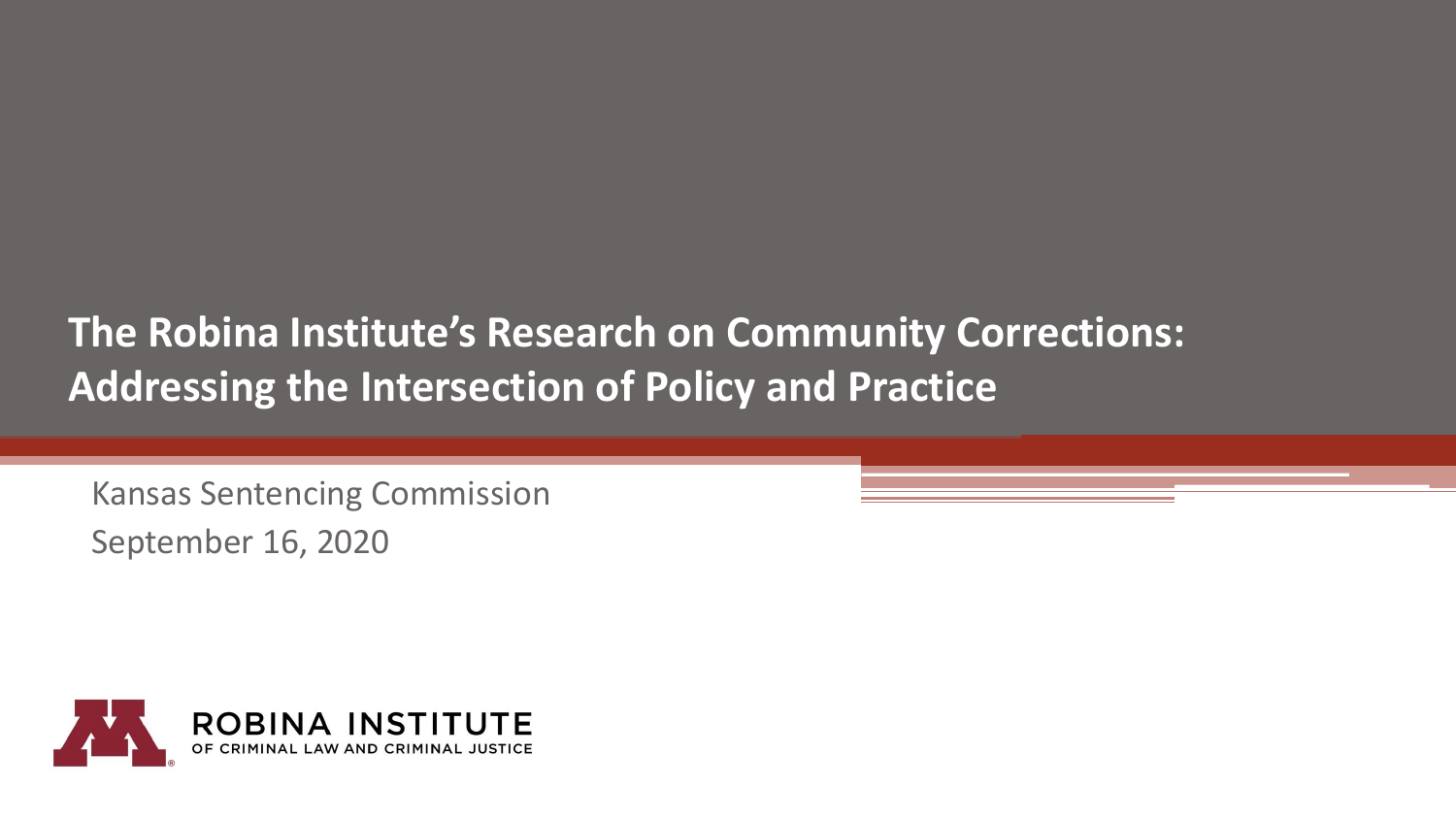#### **Robina Institute of Criminal Law and Criminal Justice**

The Robina Institute of Criminal Law and Criminal Justice is a missiondriven organization dedicated to engaging in original, interdisciplinary education, research, and policy analysis to achieve transformative change in sentencing and correctional policies and practices.



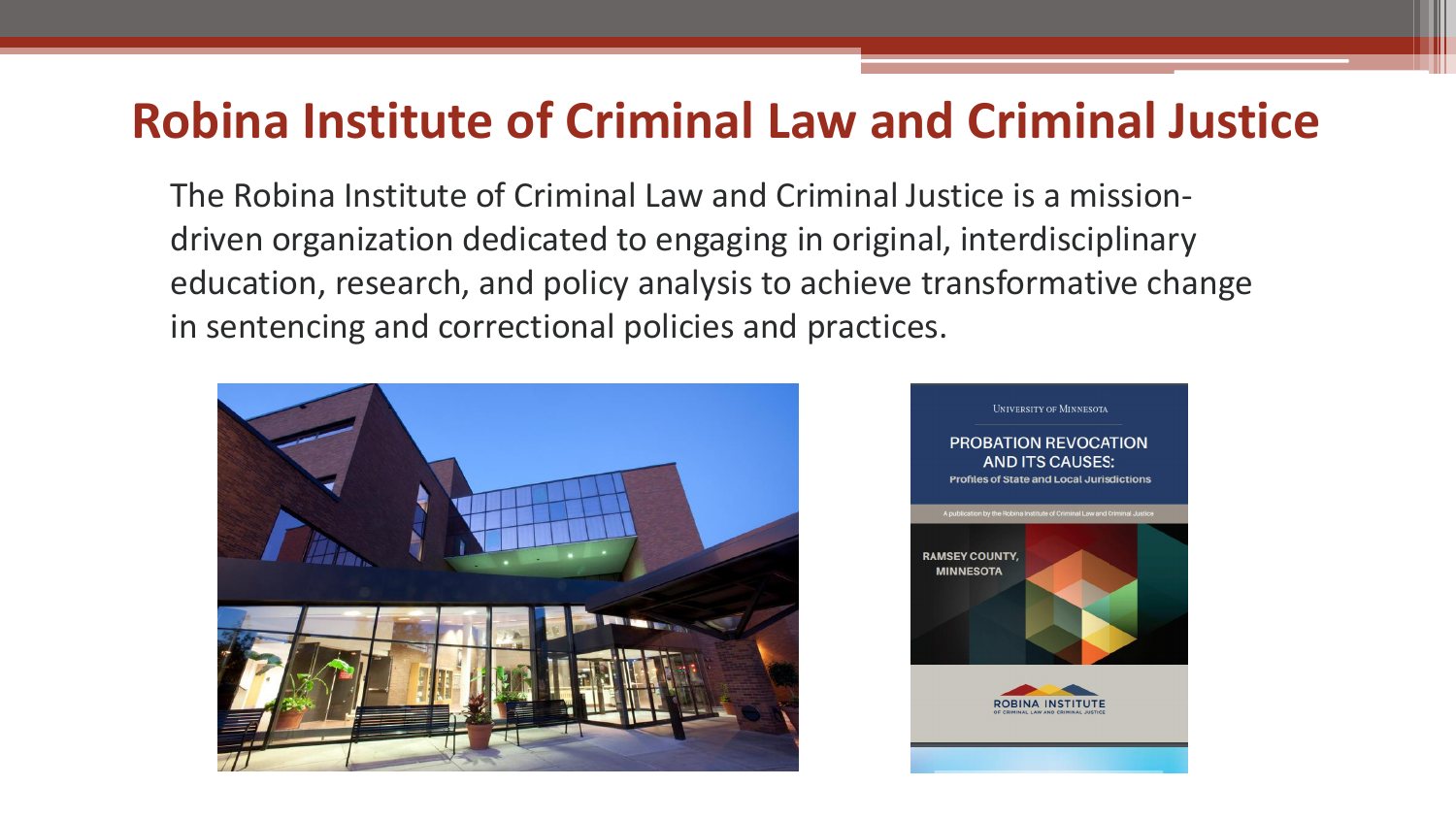## **Aligning Supervision Conditions with Risk and Needs**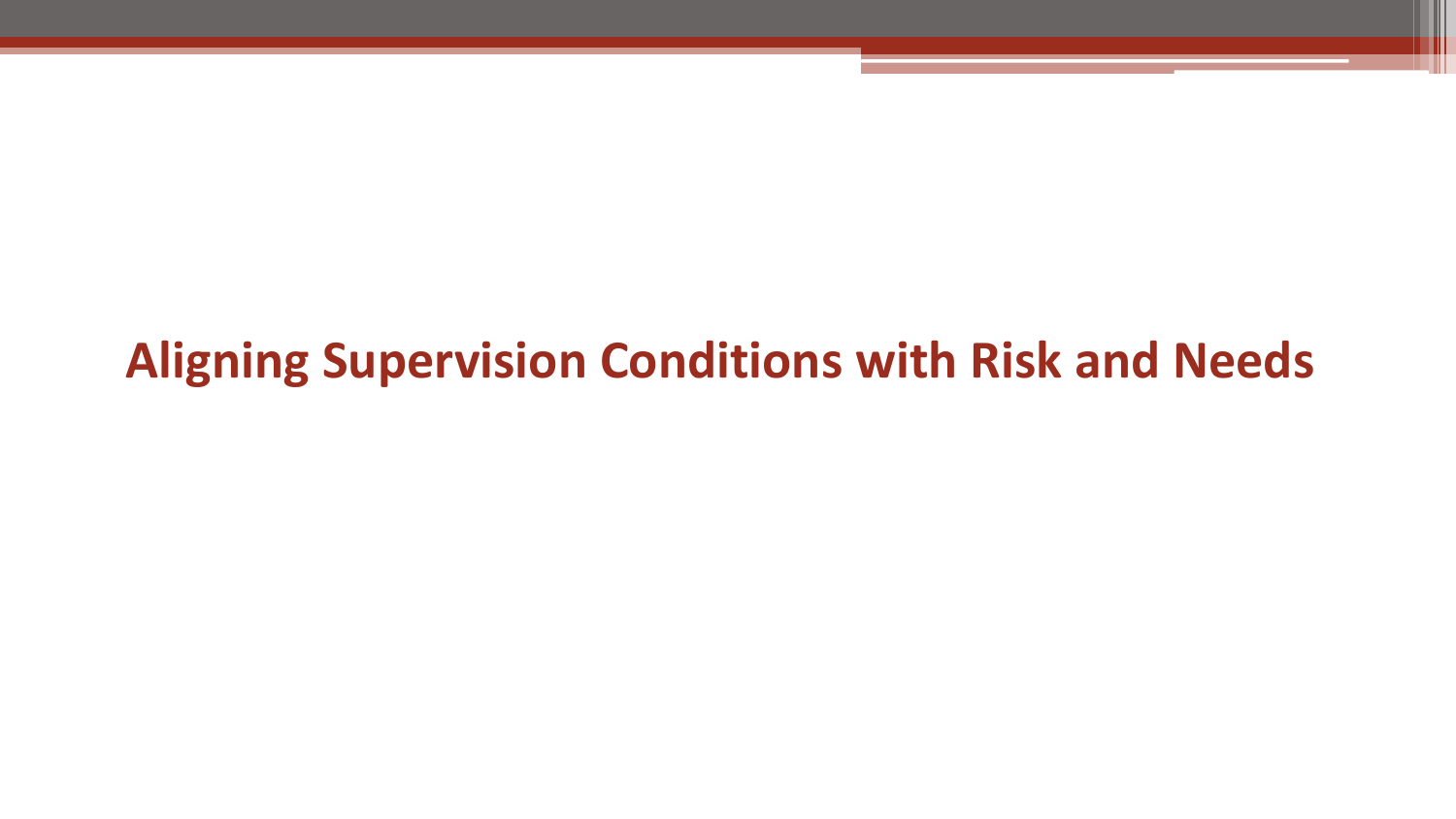# The Problem

• Supervision agencies have put extensive effort into implementing evidence-based practices that follow a risk-need-responsivity approach.

BUT . . .

• Parole boards and courts order people on probation and parole to comply with supervision conditions that are unrelated to public safety or behaviors that are related to their risk to reoffend, and that fail to address their criminogenic needs.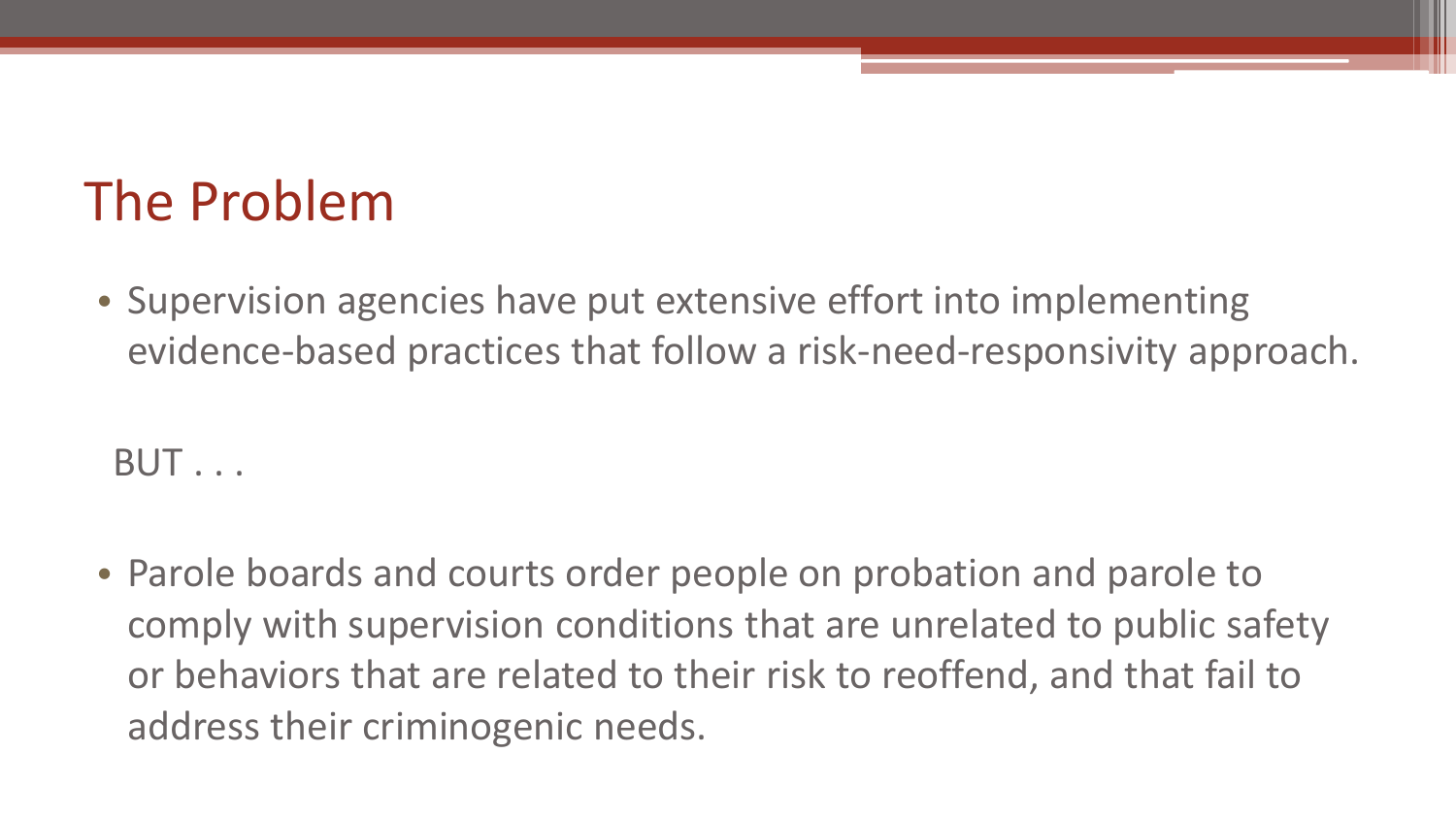- Research suggests that in order to reduce re-offending, probation and parole conditions should reflect risk-needsresponsivity principles.
- **Solution: Tie Supervision Conditions to the RNR Framework**

• We also know that over-supervising individuals can actually increase their risk to reoffend.

Source: Lowenkamp, C. T., Latessa, E. J., & Holsinger, A. M. (2006). The risk principle in action: What have we learned from 13,676 offenders and 97 correctional programs?. *Crime & Delinquency*, *52*(1), 77-93.

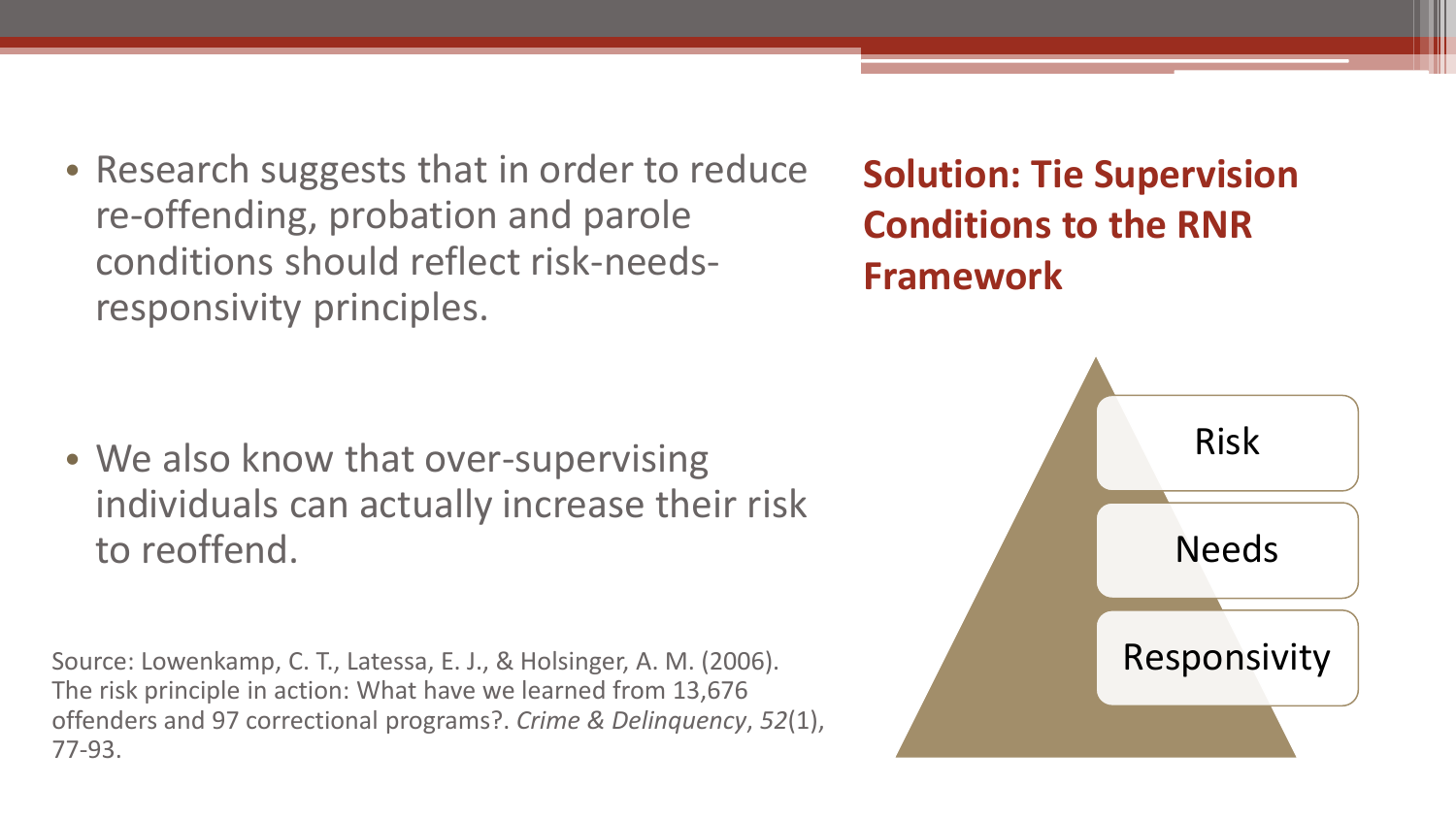# Project Description

This project will consist of three phases:

- 1. Determine how probation and parole conditions are currently set and develop a curriculum to help sites implement new policies and procedures that increase alignment between supervision conditions with risk and needs.
- 2. Offer policy recommendations and provide training at the three pilot sites on how to set conditions that are aligned with risk and needs; evaluate how well the policy change was implemented.
- 3. Finalize a curriculum on risk-and needs-based condition setting for other probation and parole agencies to use, and disseminate research findings and lessons learned in policy briefs and publications.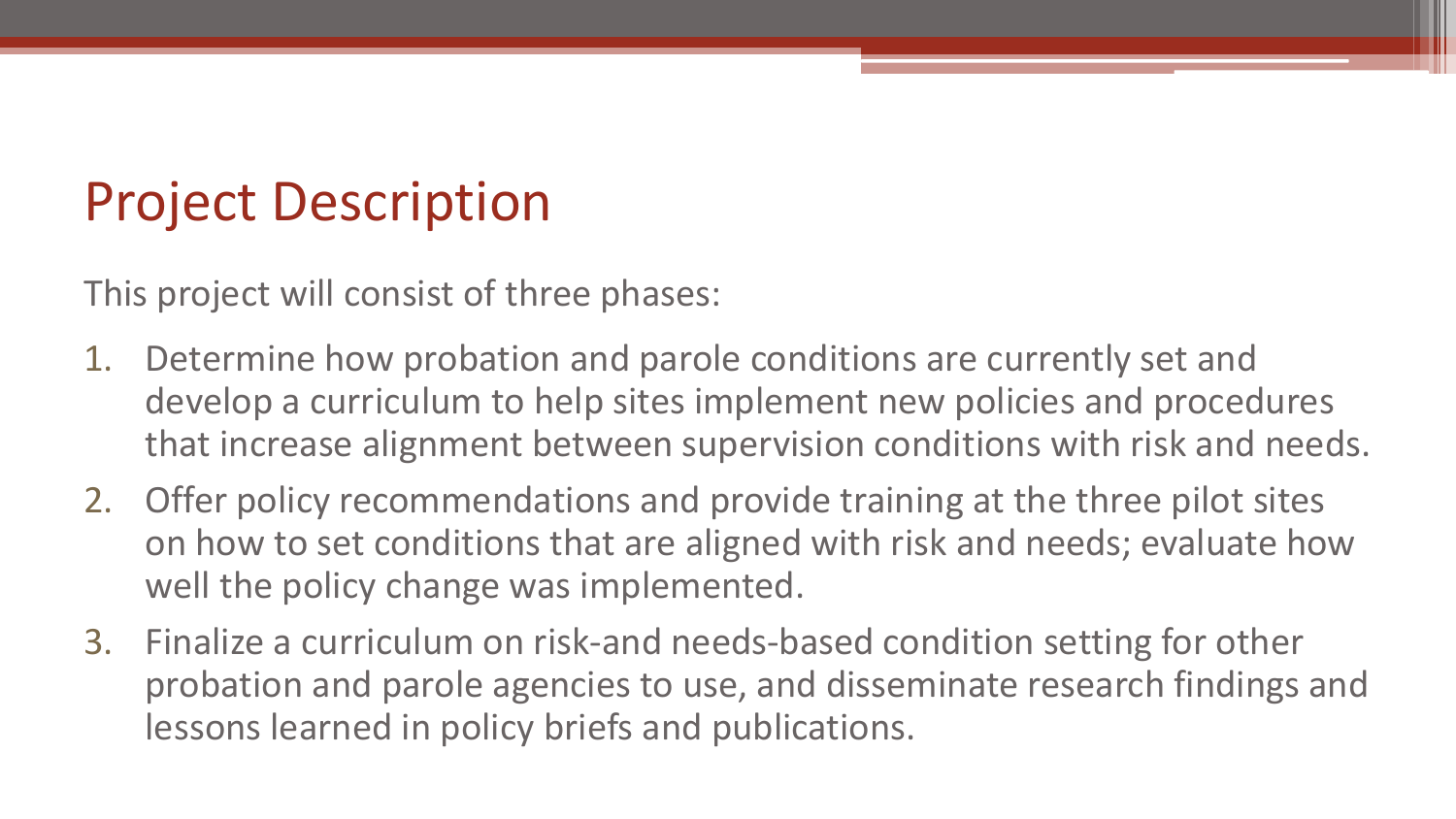# Example – 23 Standard Parole Conditions

- Reside at the place designated in the parole instructions. Parolee may not change residence unless prior approval is received from the supervising judicial district director or designee.
- Obey any curfew restrictions placed upon the parolee by the supervising officer.
- Remain in the county of residence unless the parolee's supervising judicial district director or designee grants prior permission to travel.
- Maintain contact with the District Department as directed and shall not lie to, mislead, or misinform the District Department either by statement or omission of information.
- Use the parolee's true name in all dealings.
- Follow all conditions that can and may be placed on parole by the Board and any additional conditions that can be added by the supervising officer at any time during the parolee's supervision.
- Refrain from association with any person having a criminal record, any person currently under supervision or any person known or suspected to be engaged in criminal activity, unless approved by the parolee's supervising judicial district director or designee.
- Treat all persons with respect and courtesy and refrain from assaultive, intimidating, or threatening verbal or physical abuse.
- Refrain from any direct or indirect contact or communication with any victim or the family of any victim of the parolee's offense(s), unless contact or communication with any victim or the family of any victim is authorized by the parolee's supervising judicial district director or designee.
- Participate in and cooperate with any treatment, rehabilitation, or monitoring programs, including any electronic monitoring, required by the supervising officer. The parolee shall seek mental health services as appropriate.
- Submit a DNA sample if requested by the parolee's supervising officer or law enforcement.
- Continue to work toward attaining a GED or complete the requirements for a high school diploma.
- Schedule and keep all appointments necessary for the successful completion of programs and services in which the parolee is participating and for the successful completion of the parolee's parole supervision.
- Sign any release or waiver requested by the parolee's parole officer to authorize the receipt and access to any information relating to any treatment program or otherwise as requested by the parole officer.
- Refrain from the use, purchase, or possession of alcoholic beverages and submit to alcohol tests and drug tests when directed. The parolee shall not enter taverns or liquor stores or other establishments where the primary activity is the sale of alcoholic beverages. The parolee will not use, ingest, inject, huff, possess or smoke any illegal or synthetic substances. The parolee shall not use, purchase, possess or transfer any drugs unless they are prescribed by a physician.
- Obey all laws and ordinances.
- Notify a parole officer within 24 hours of any arrest, citation, or contact with law enforcement.
- Not own, possess, use or transport firearms, dangerous weapons, or imitations thereof, unless approved by the parolee's supervising officer.
- Submit to a search of the parolee's person, property, place of residence, vehicle, and personal effects at any time, with or without a search warrant, warrant of arrest or reasonable cause by any parole officer.
- Waive extradition to the state of Iowa from any jurisdiction in or outside the United States (including Indian reservation or Indian trust land) and also agree that the parolee will not contest any effort by any jurisdiction to return the parolee to the state of Iowa.
- Pay restitution, court costs, and attorney fees as directed by the court. Parolee must pay any fees associated with programs and services ordered by the supervising judicial district director during the course of the parolee's supervision. Parolee must comply with all the terms of the parolee's restitution plan. Parolee must pay to the supervising district department of correctional services an enrollment fee to offset the cost of the parolee's supervision as provided in the Iowa Code. The parolee will pay this fee upon such terms as the supervising officer directs. The parolee may not be discharged from parole until all fees are paid.
- Secure and maintain employment as directed by the supervising officer. The parolee shall seek employment if the parolee is unemployed and shall report the parolee's efforts to find employment as directed by the parolee's supervising officer. The parolee must notify the supervising officer within 24 hours if the parolee's employment is terminated.
- Not operate a motor vehicle upon the public roads and highways unless the parolee has a current, valid driver's license and insurance. If the parolee's driving privileges were suspended, revoked or barred, and have been reinstated by the department of transportation, the parolee must receive approval from the parolee's supervising judicial district director or designee prior to getting a driver's license.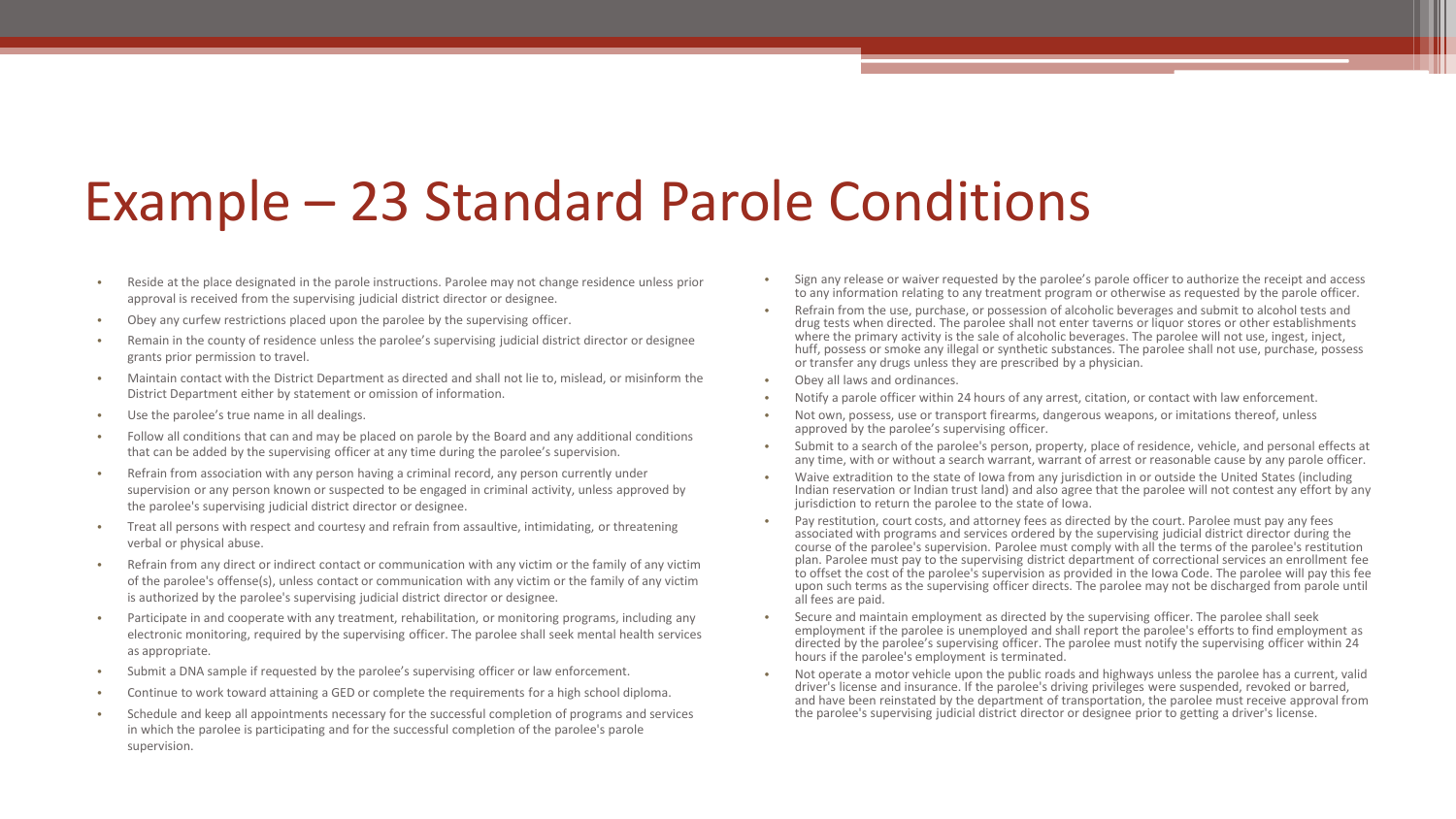# Not all Conditions Apply to Every Person

• Refrain from the use, purchase, or possession of alcoholic beverages and submit to alcohol tests and drug tests when directed. The parolee shall not enter taverns or liquor stores or other establishments where the primary activity is the sale of alcoholic beverages. The parolee will not use, ingest, inject, huff, possess or smoke any illegal or synthetic substances. The parolee shall not use, purchase, possess or transfer any drugs unless they are prescribed by a physician.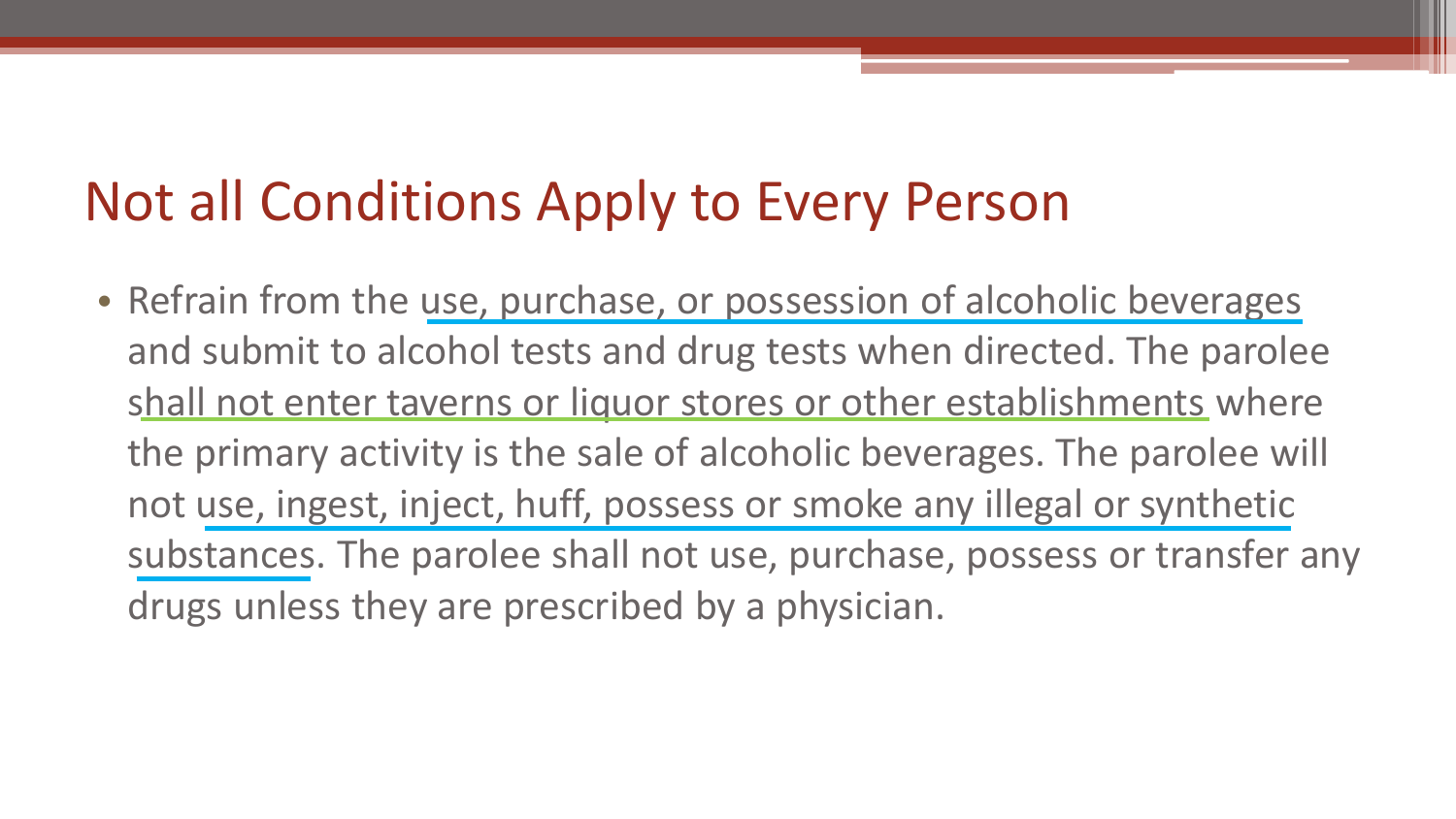# Some Conditions are Unenforceable

• Treat all persons with respect and courtesy and refrain from assaultive, intimidating, or threatening verbal or physical abuse.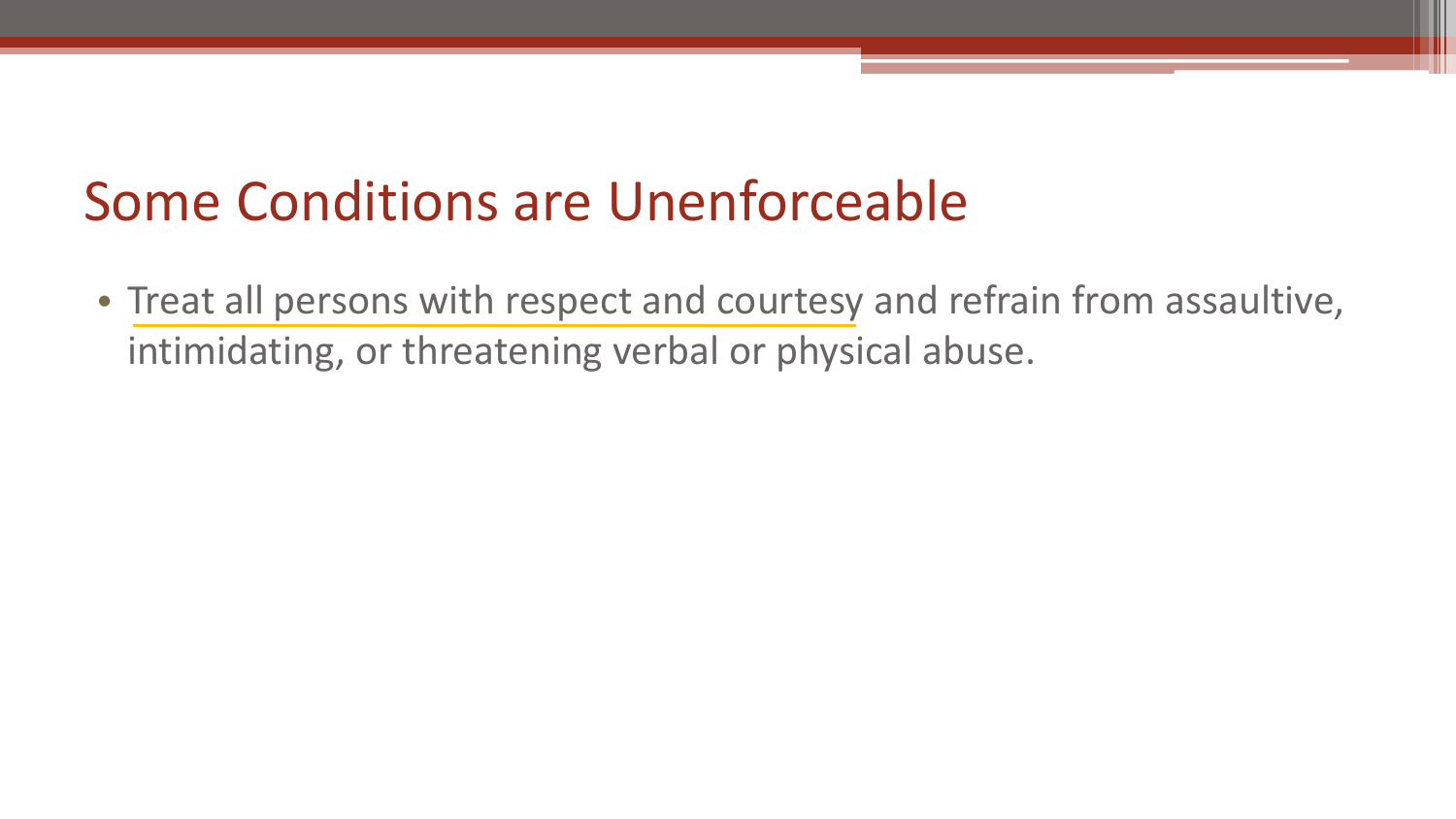# Aligning Conditions with Risk

**Table 6: Examining the mean number of conditions assigned to people by risk level**

|                   | <b>No PSI</b> | <b>PSI Group</b> | <b>Total</b> |  |
|-------------------|---------------|------------------|--------------|--|
| <b>Risk Level</b> |               |                  |              |  |
| Low               | 13.8(6.4)     | 18.2(8.2)        | 15.3(7.3)    |  |
| Medium/Moderate   | 15.8(5.3)     | 19.5(4.6)        | 17.0(5.4)    |  |
| High              | 15.7(5.6)     | 20.8(6.4)        | 18.6(6.6)    |  |
| Total             | 15.0(6.0)     | 19.9(6.8)        | 17.1(6.8)    |  |
| <b>ANOVA</b>      |               |                  |              |  |
| F value           | 87.591**      |                  |              |  |

**Mean (SD) for Number of Conditions**

Note: Risk level was pulled from different assessments depending on the study group. The LS/CMI was used for the PSI group and the pre-screener was used for the non-PSI group.

\*\**p*<.001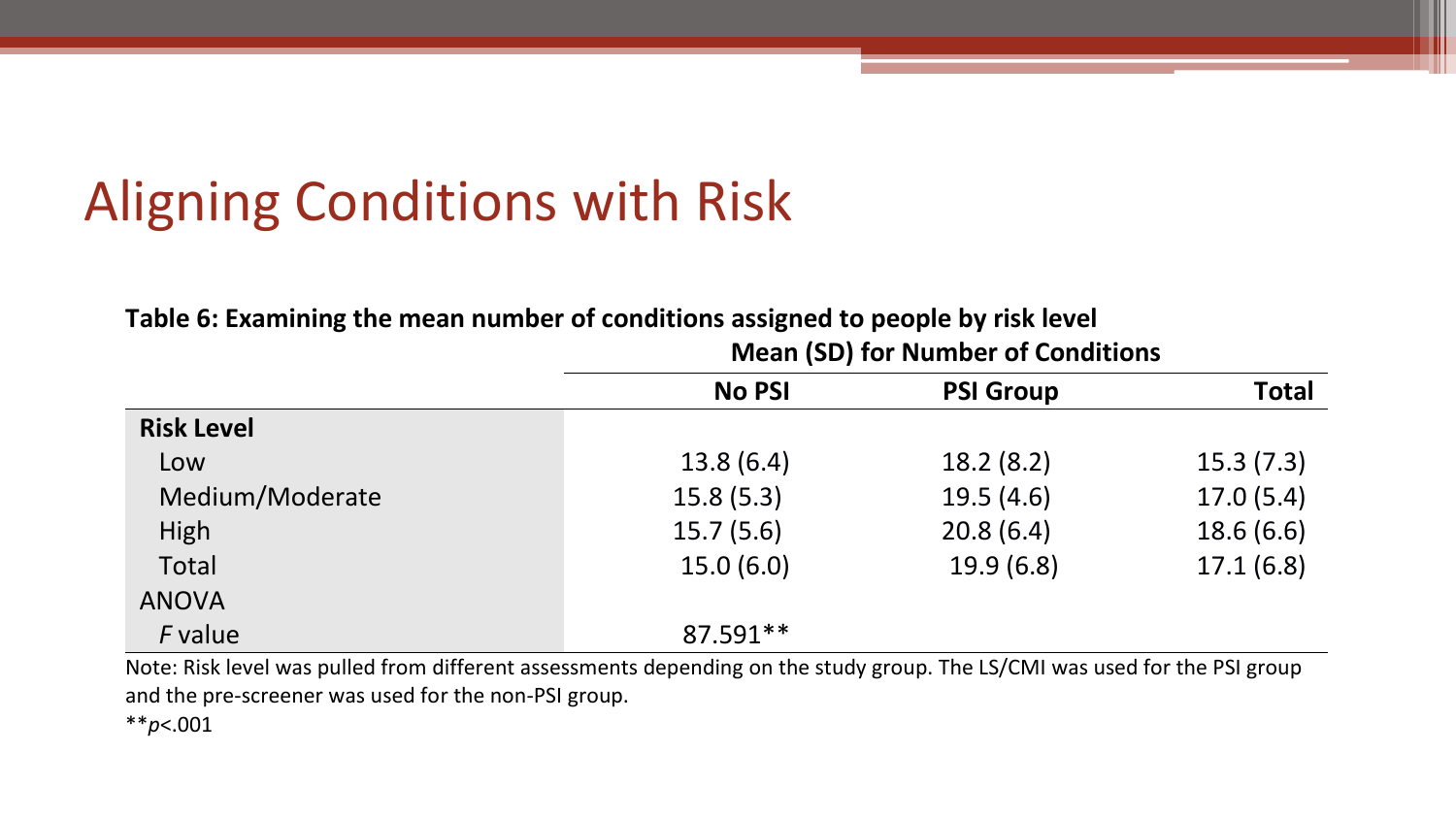**Table 7: Examining the alignment of supervision conditions with needs for people who scored moderate or higher for domains on the LS/CMI**

|                                                  | <b>No PSI</b> | <b>PSI Group</b> | <b>Total</b>  |
|--------------------------------------------------|---------------|------------------|---------------|
| <b>Moderate or Higher on LS/CMI Domain:</b>      |               |                  |               |
| <b>Education &amp; Employment</b>                |               |                  | $n = 1,000$   |
| No conditions aligned to this domain             | 292 (67.6%)   | 236 (41.5%)      | 528 (52.8%)   |
| At least one condition is aligned to this domain | 140 (32.4%)   | 332 (58.5%)      | 472 (47.2%)   |
| <b>Family &amp; Marital**</b>                    |               |                  | $n = 989$     |
| No conditions aligned to this domain             | 366 (96.6%)   | 364 (70.0%)      | 730 (81.2%)   |
| At least one condition is aligned to this domain | 13 (3.4%)     | 156 (30.0%)      | 169 (18.8%)   |
| <b>Leisure &amp; Recreation</b>                  |               |                  | $n=1,254$     |
| No conditions aligned to this domain             | 413 (85.5%)   | 682 (88.5%)      | 1,095 (87.3%) |
| At least one condition is aligned to this domain | 89 (11.5%)    | 89 (11.5%)       | 159 (12.7%)   |
| Companions (criminal vs. anticriminal)*          |               |                  | $n=1,196$     |
| No conditions aligned to this domain             | 492 (98.4%)   | 646 (92.8%)      | 1,139 (95.2%) |
| At least one condition is aligned to this domain | 8(1.6%)       | 50 (7.2%)        | 58 (4.8%)     |
| Alcohol & Drugs**                                |               |                  | $n=1,140$     |
| No conditions aligned to this domain             | 81 (17.3%)    | 22 (3.3%)        | 103 (9.0%)    |
| At least one condition is aligned to this domain | 387 (82.7%)   | 650 (96.7%)      | 1,037 (91.1%) |
| <b>Procriminal Attitude/Orientation*</b>         |               |                  | $n = 739$     |
| No conditions aligned to this domain             | 222 (79.0%)   | 184 (40.2%)      | 406 (54.9%)   |
| At least one condition is aligned to this domain | 59 (21.0%)    | 274 (59.8%)      | 333 (45.1%)   |
| <b>Antisocial Pattern</b>                        |               |                  | n=884         |
| No conditions aligned to this domain             | 386 (97.2%)   | 423 (86.9%)      | 89 (91.5%)    |
| At least one condition is aligned to this domain | 11 (2.8%)     | 64 (13.1%)       | 75 (8.5%)     |

**Aligning Conditions with Needs**

Note: This table presents information on people who scored moderate or higher risk by domain on the LS/CMI since it is expected that for each domain someone has a need in there should be at least one condition of supervision addressing this need (i.e., alignment). Therefore sample size for each domain varies depending on the number of people who had a score of moderate or higher on the domain across both the PSI and non-PSI groups. Items were significant at *p*<.001(\*\*) or *p*<.01(\*) in Pearson Chi-Square analysis.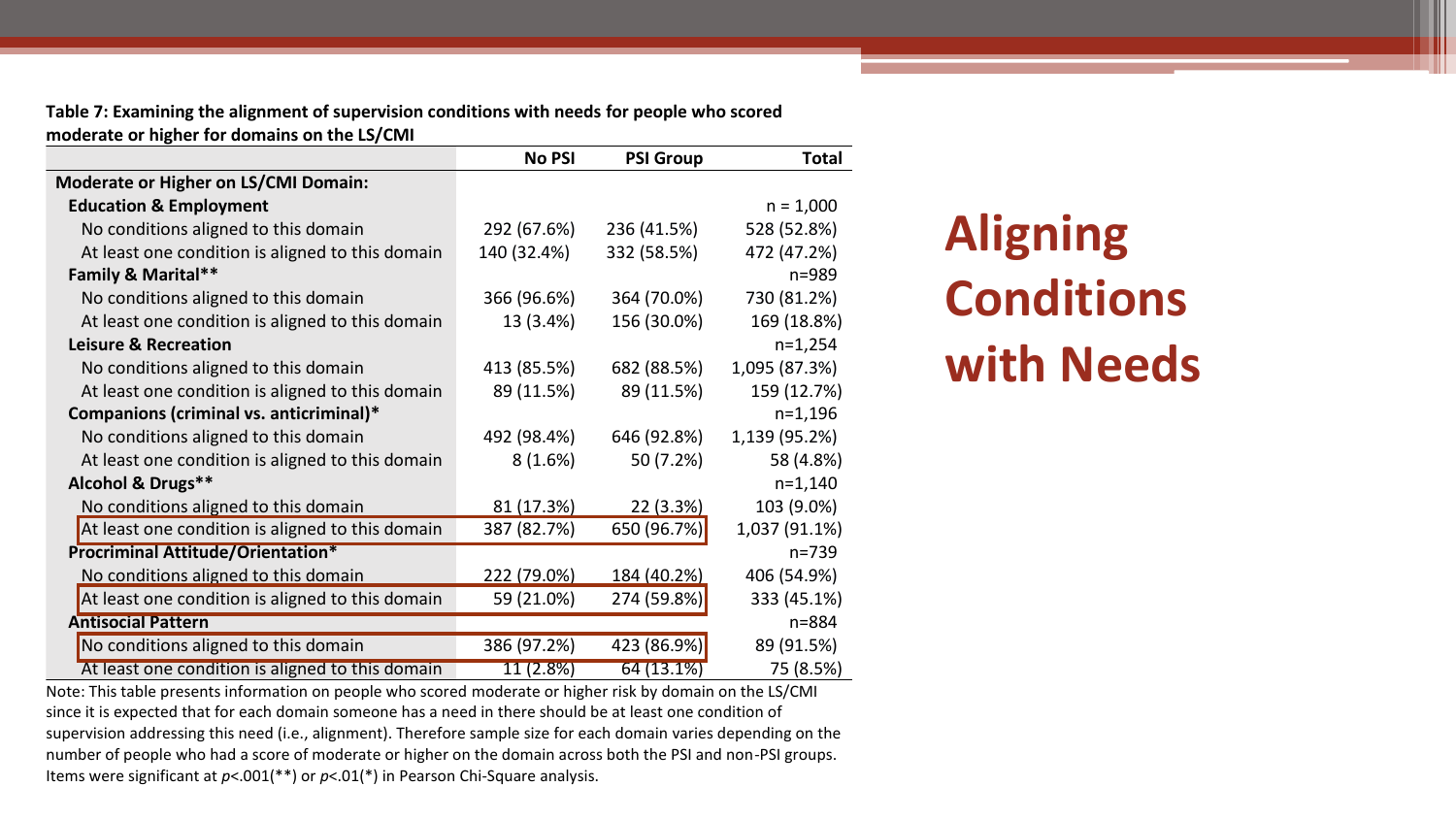## **Reducing Revocations Challenge**

Robina Institute and Ramsey County Community Corrections Partnership



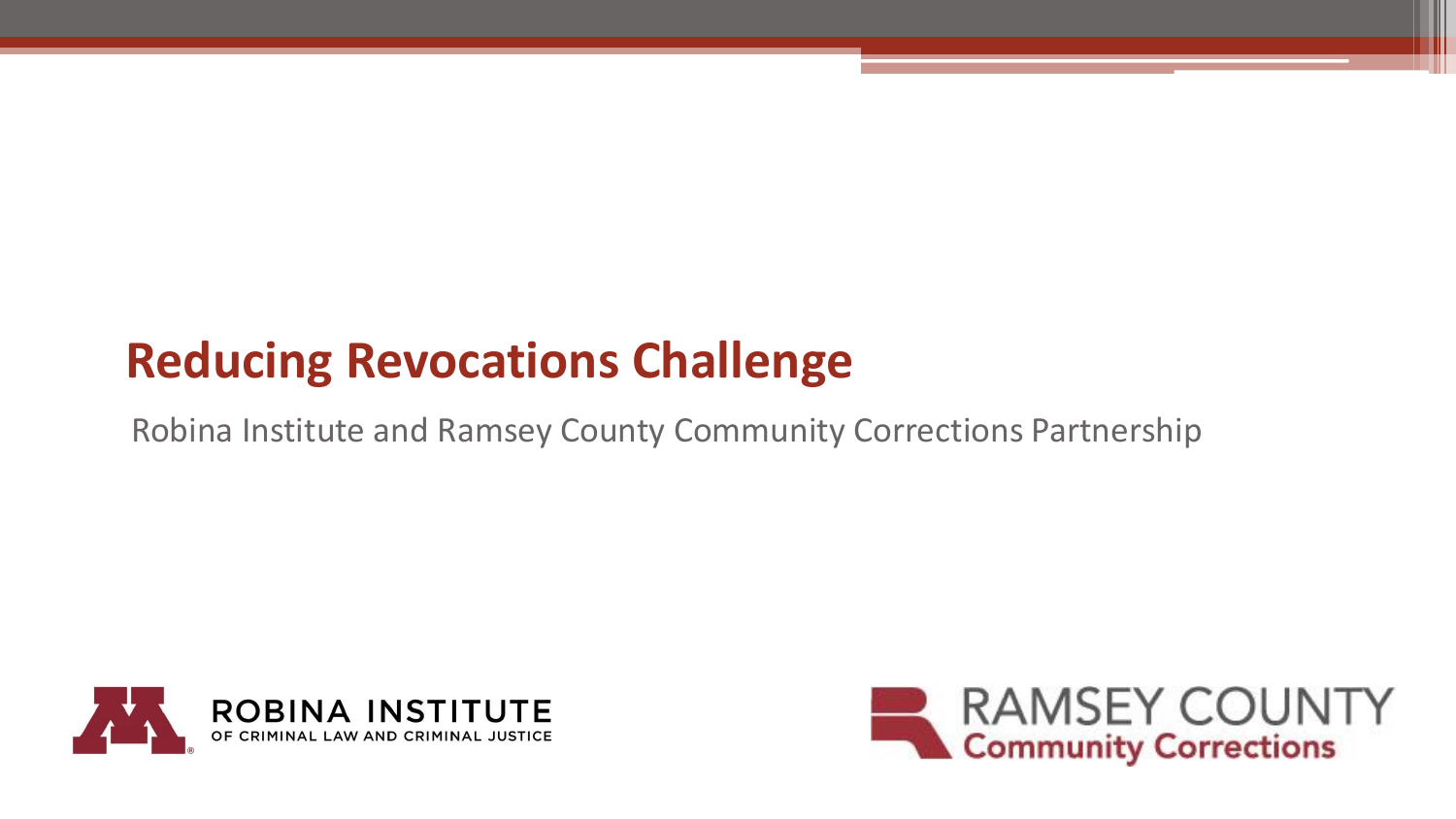#### **Minnesota's Community Corrections Delivery System**



- Minnesota has a decentralized, three-tiered delivery system.
- Delivery system decisions rest with each county's Board of Commissioners.
- Each tier has different funding streams and oversight structure.

|  |                                | <b>Community</b><br><b>Supervision</b> | <b>State</b><br><b>Prison</b><br>(DOC) | <b>Correctional</b><br><b>Control</b> |
|--|--------------------------------|----------------------------------------|----------------------------------------|---------------------------------------|
|  | Population                     | 101,800                                | 11,000                                 | 122,640                               |
|  | Rate<br>(per 10,000 residents) | 185                                    | 19                                     | 223                                   |
|  | <b>National Rank</b>           | 6th                                    | 48th                                   | 15 <sup>th</sup>                      |

Alexi Jones. Correctional Control 2018: *Incarceration and supervision by state.* Prison Policy Initiative. December 2018. <https://www.prisonpolicy.org/reports/correctionalcontrol2018.html>

*Map created by the Minnesota Department of Corrections*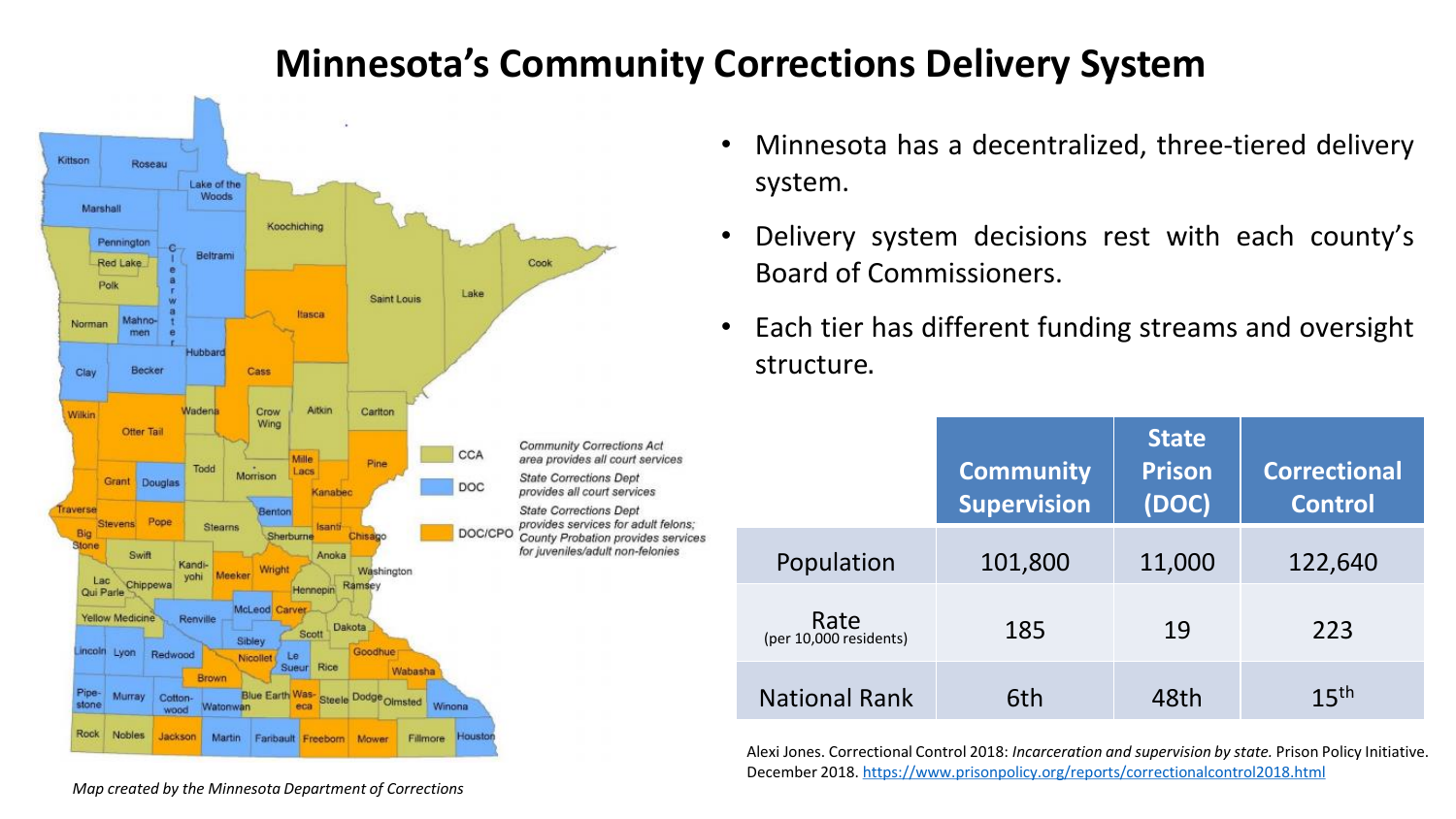#### **Revocation Rates by Twin Cities Metro Area Counties**

| <b>Ramsey</b>   | 20,400 | 4,174 | 20.5% |
|-----------------|--------|-------|-------|
| Washington      | 5,230  | 951   | 18.2% |
| Anoka           | 9,387  | 1,316 | 14.0% |
| <b>Scott</b>    | 3,212  | 446   | 13.9% |
| <b>Hennepin</b> | 31,044 | 3,602 | 11.6% |
| <b>Dakota</b>   | 11,386 | 1,165 | 10.2% |
| <b>Carver</b>   | 1,500  | 117   | 7.8%  |

Of the seven counties that comprise the Twin Cities metropolitan area, Ramsey County has the highest rate of probation revocation.

Minnesota Sentencing Guidelines Commission*, 2017 Probation Revocations: Offenders Sentenced from 2002-2016 Revoked to Prison through 2017* (January, 2019).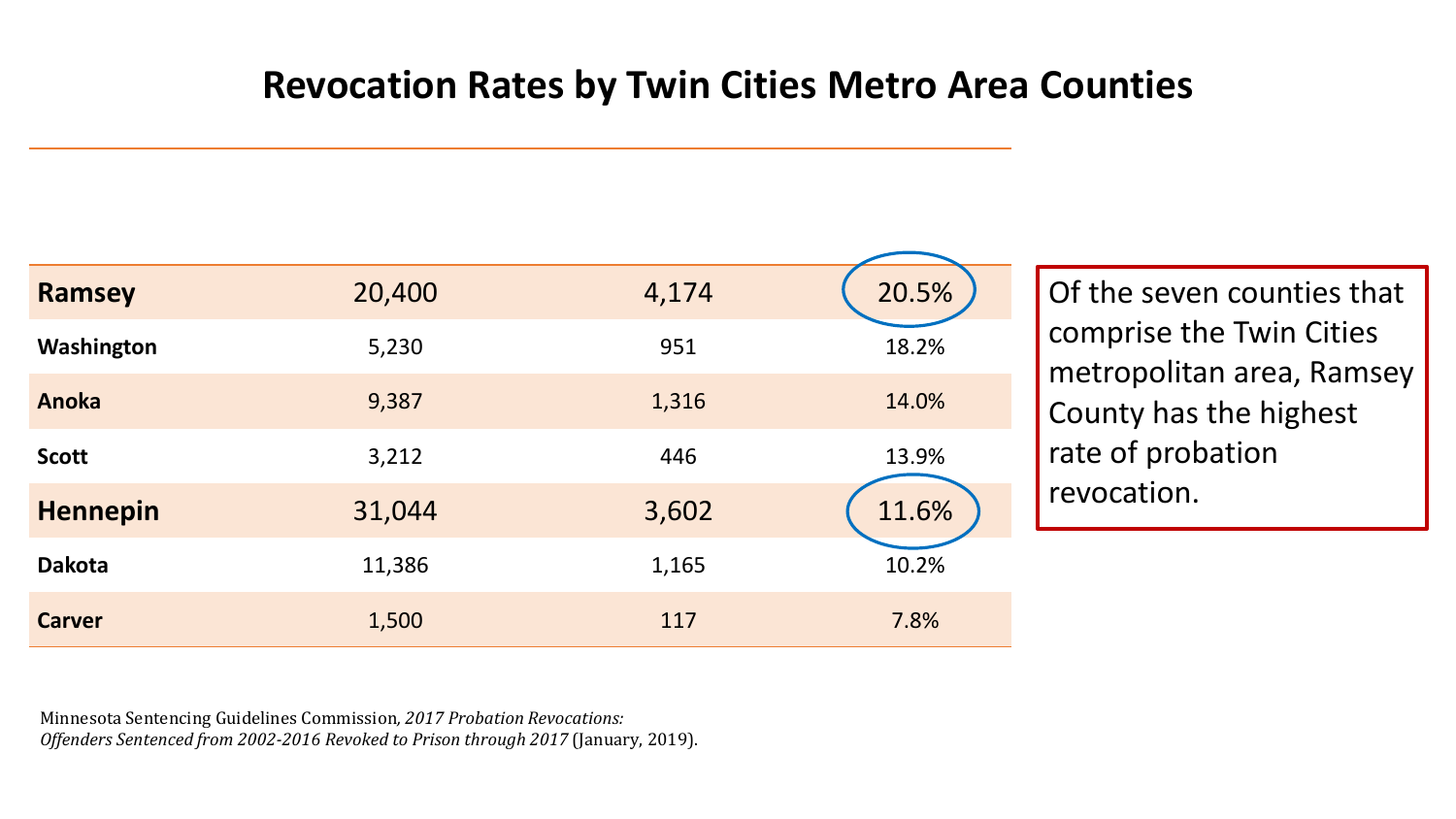# A

# **What We Learned in Phase I Analysis: Developing a Project to Identify Drivers of Revocations**



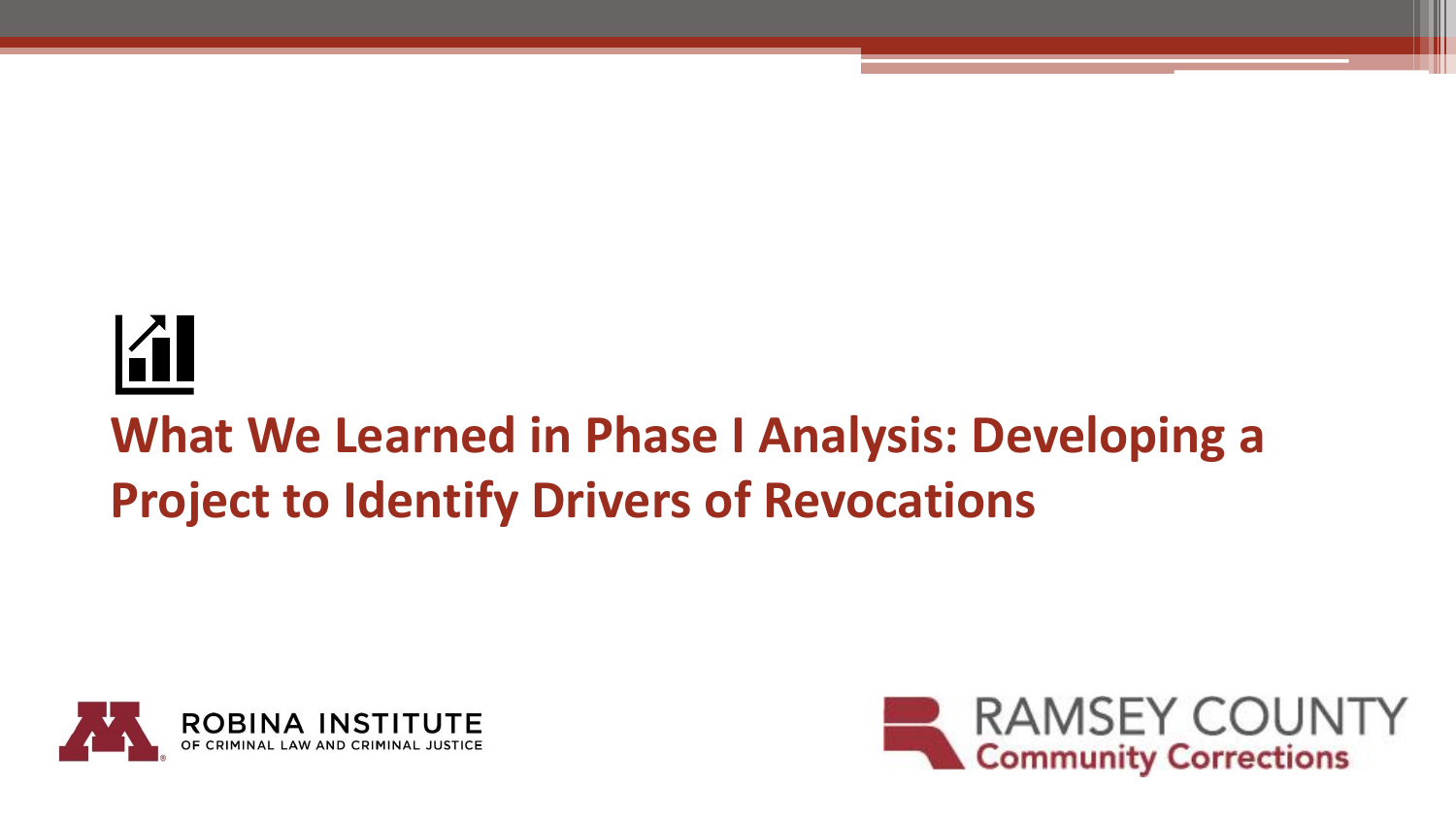#### **Identifying Drivers of Probation Revocations – Part 1**



## **Who and what is associated with probation revocations?**

Studied aggregate trends of probation violations to identify:

- 1) largest contributors (*i.e., which types of characteristics have the most probation violations filed?)*
- 2) disproportionate contributors *(i.e., do cases with similar characteristics have similar rates of probation violations?)*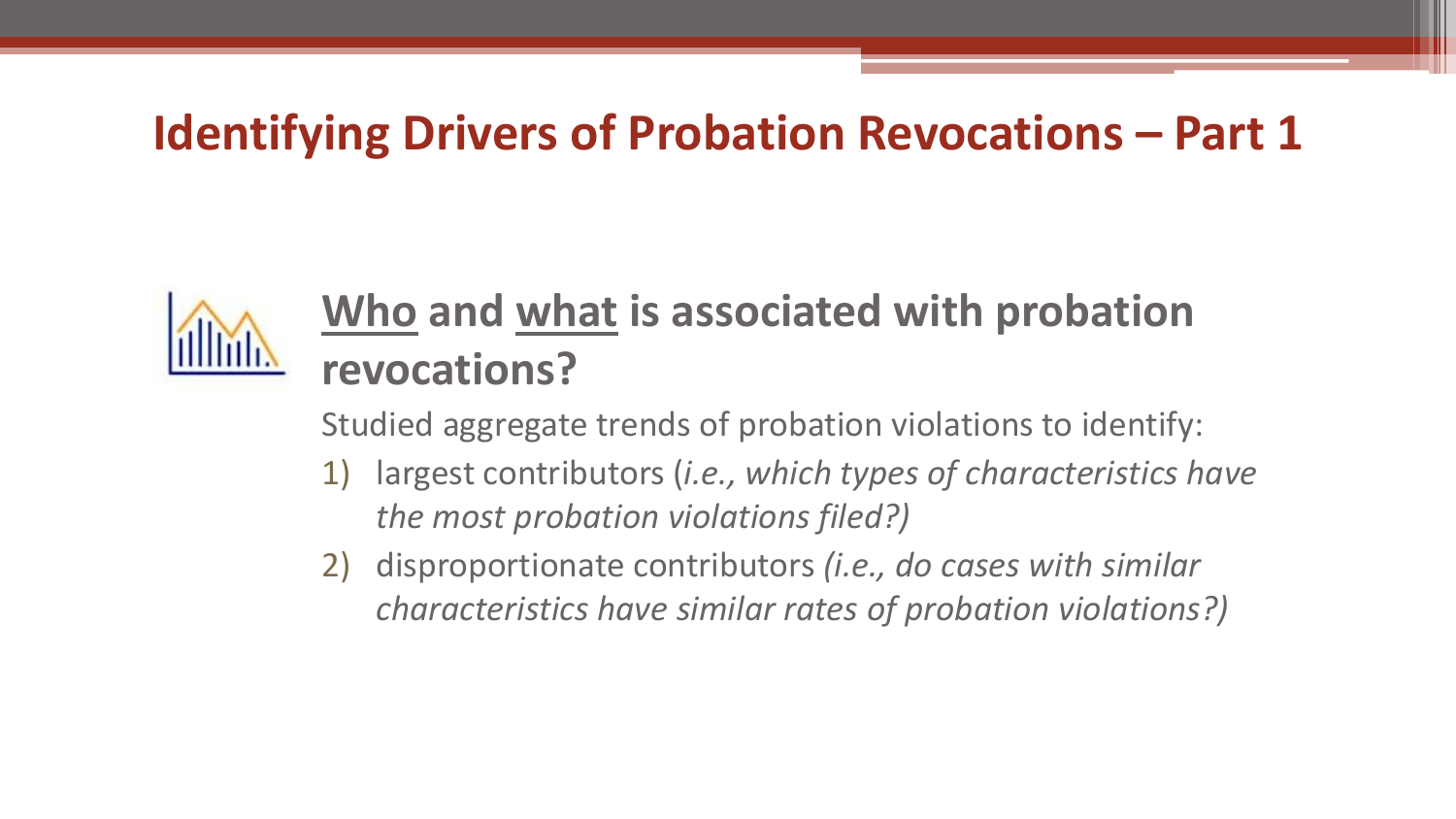#### **Description of Sample and Methods Phase I Exploratory Data Analysis**

Data source **Variables** Variables Analysis Techniques

16,932 electronic

probation case files



% within all probation violations filed



14,505 unique individual



Supervision information

Demographics for people



Probation violation rates for each category



Active cases during 2015 - 2016



Court data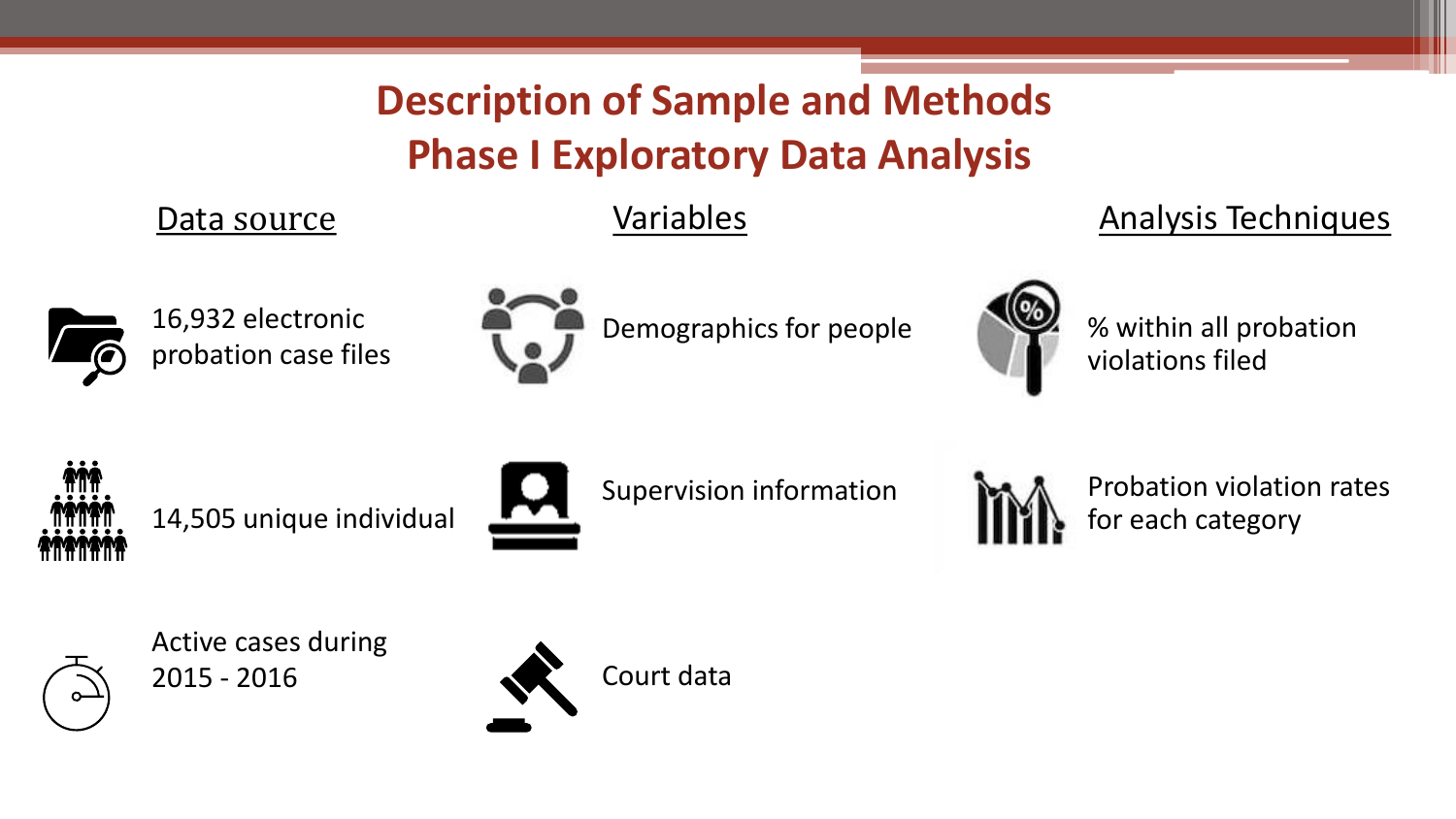## **A Few Trends…Expected** *and* **Unexpected**



*Of the probation violations filed during the 2015-2016 snapshot period…* Some trends were related to the characteristics of people:

• Males had higher rates of PVs than females



- Younger age groups had higher rates than older age groups
- Native Americans had almost double rates of PVs than total probation average, though they were a small proportion of cases supervised
- Blacks & African Americans also had higher rates of PVs filed compared to the overall average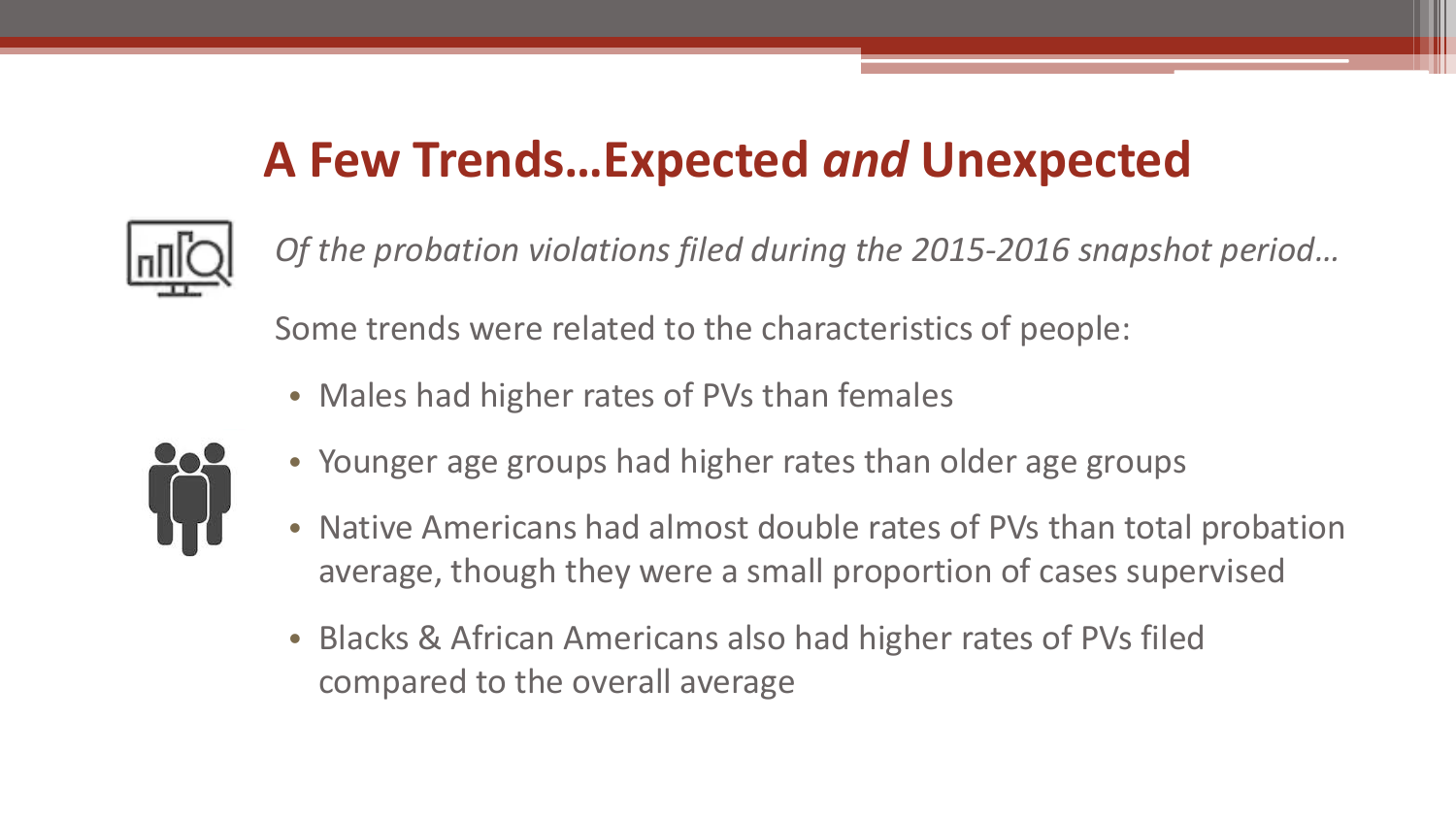#### **Probation Violation Rates for Race**



Race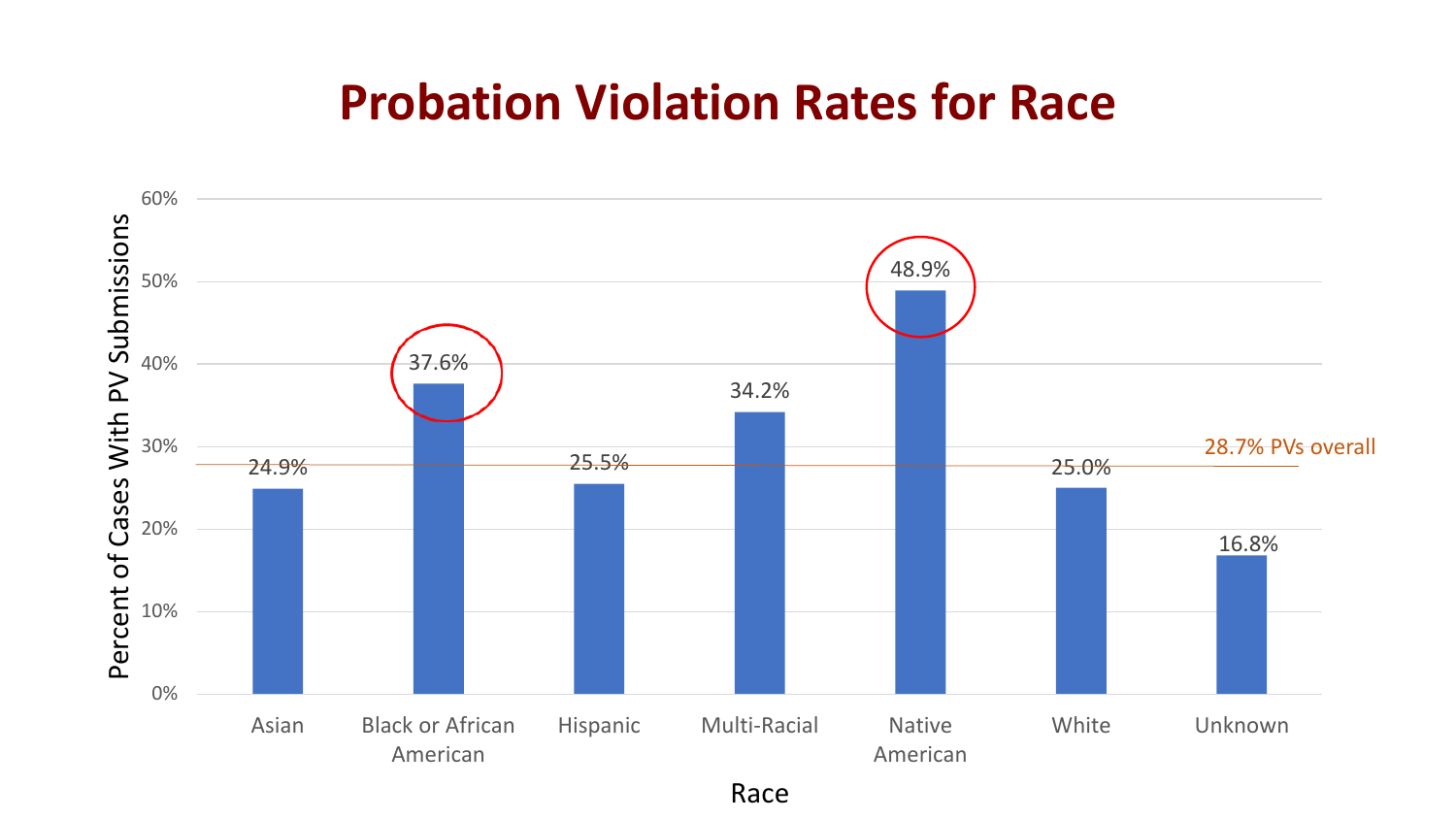## **Probation Violation Rates for Offense Level**

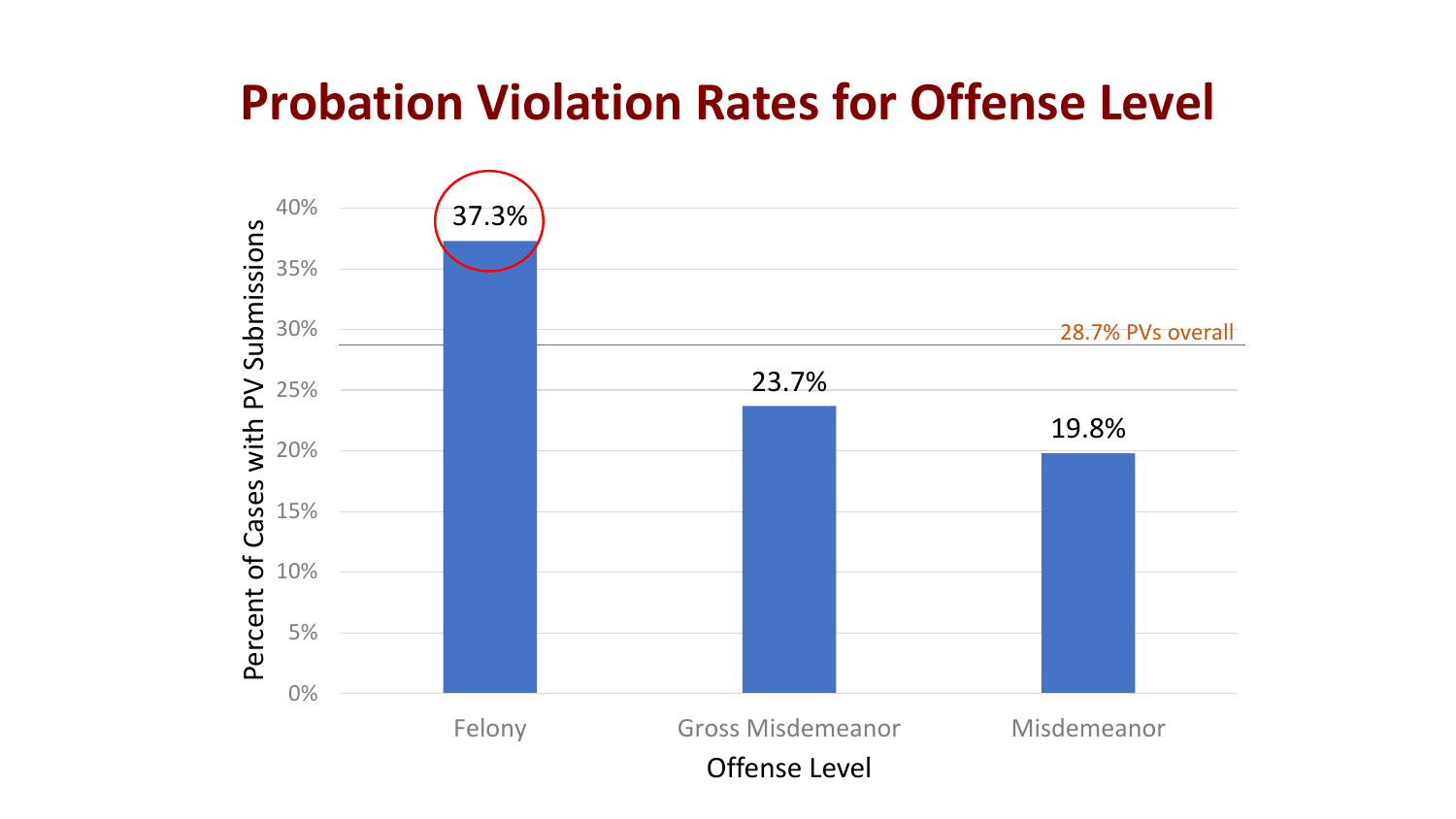#### **A Few Trends…Expected** *and* **Unexpected**



*Of the probation violations filed during the 2015-2016 snapshot period…*

Some trends were related to the probation case or supervision characteristics:



- Certain offense types had higher PV rates than the average across all probation cases: person or violent , drug, and property
- Felony field unit and domestic abuse unit had higher PV rates than the overall average
- With each increase in risk level on the risk and needs assessment, there was an increase in PV rates (i.e., high risk cases had the highest rate of PVs)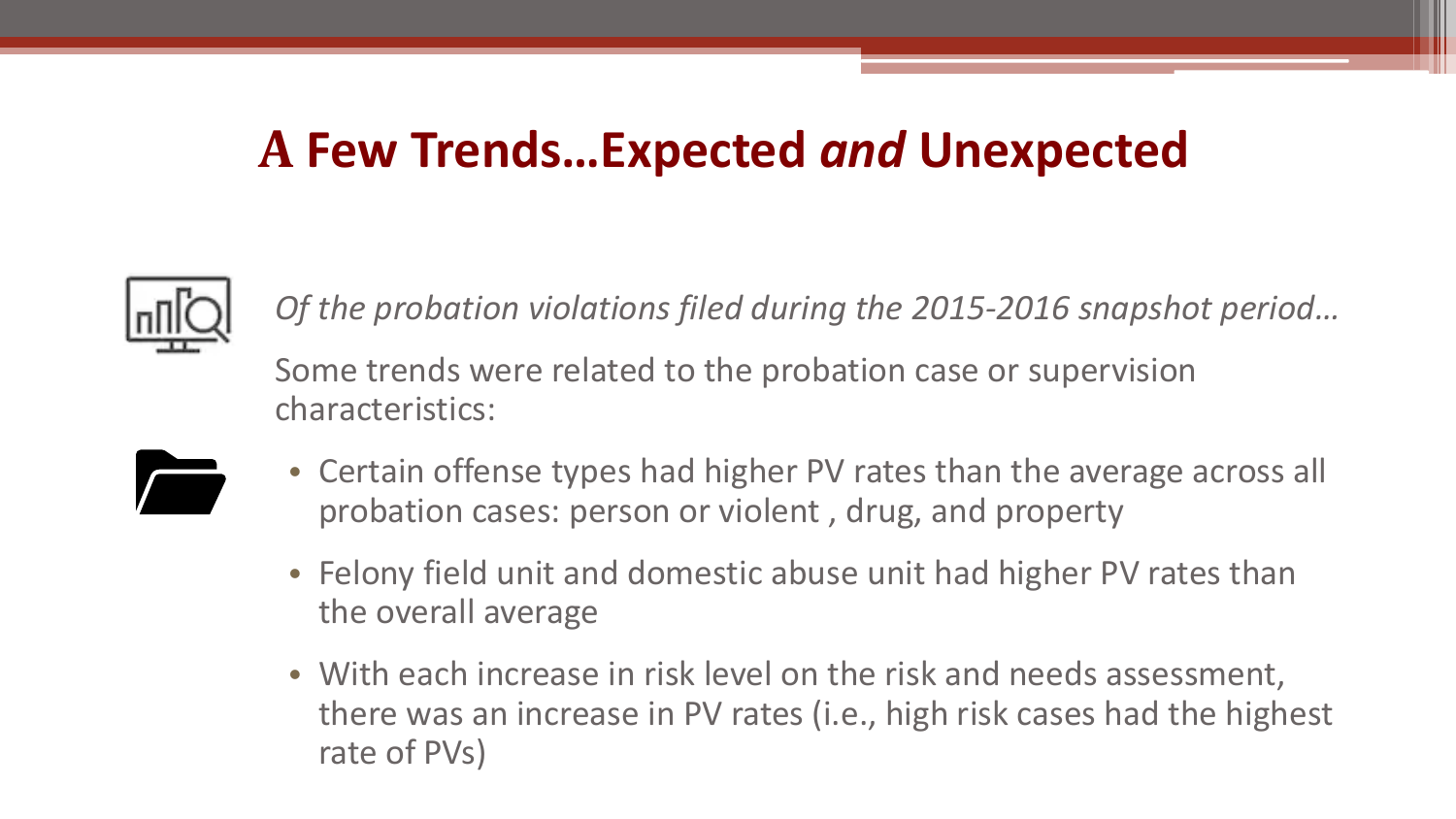#### **Probation Violations for Offense Code**



Offense Code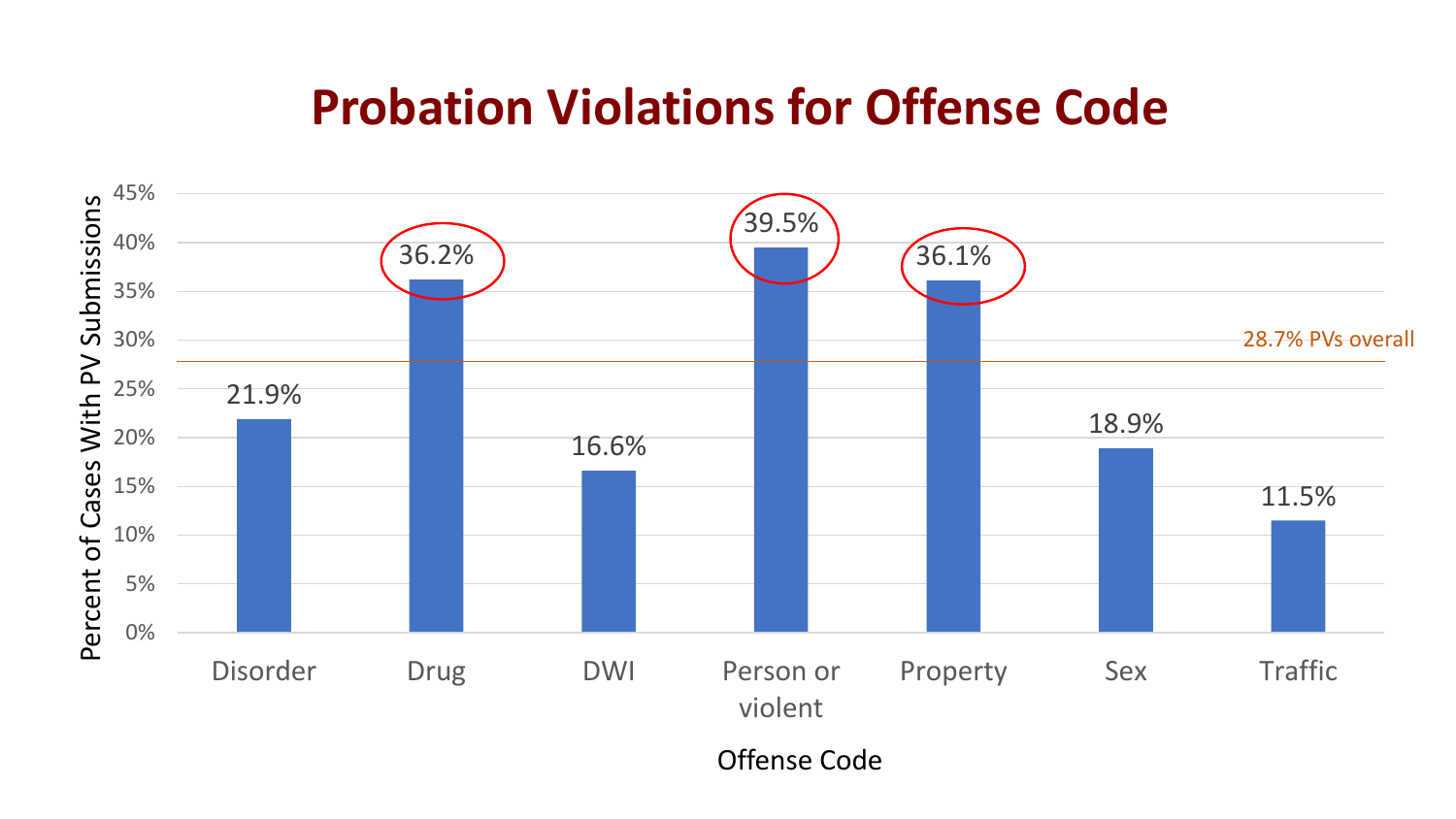## **Probation Violation Rates for Supervision Unit**



Supervision Unit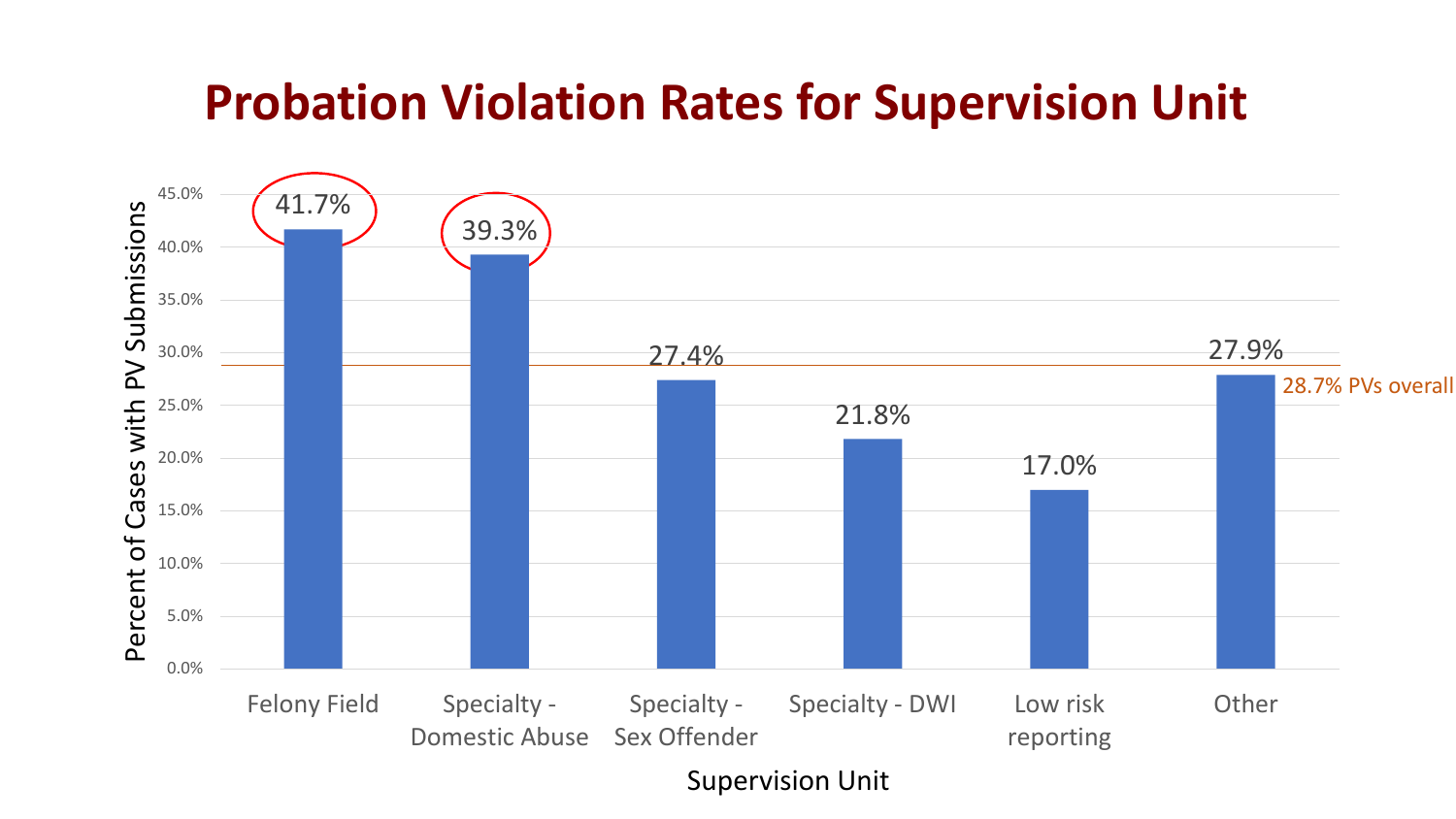#### **Lessons Learned from Part 1 PV Analysis**

There are differences in PV rates across demographics and supervision characteristics



PV data is both complex and incomplete. Data from multiple sources and decision points is needed for more complete picture



Snapshot in time limits an understanding of the PV trajectory or pathway to revocation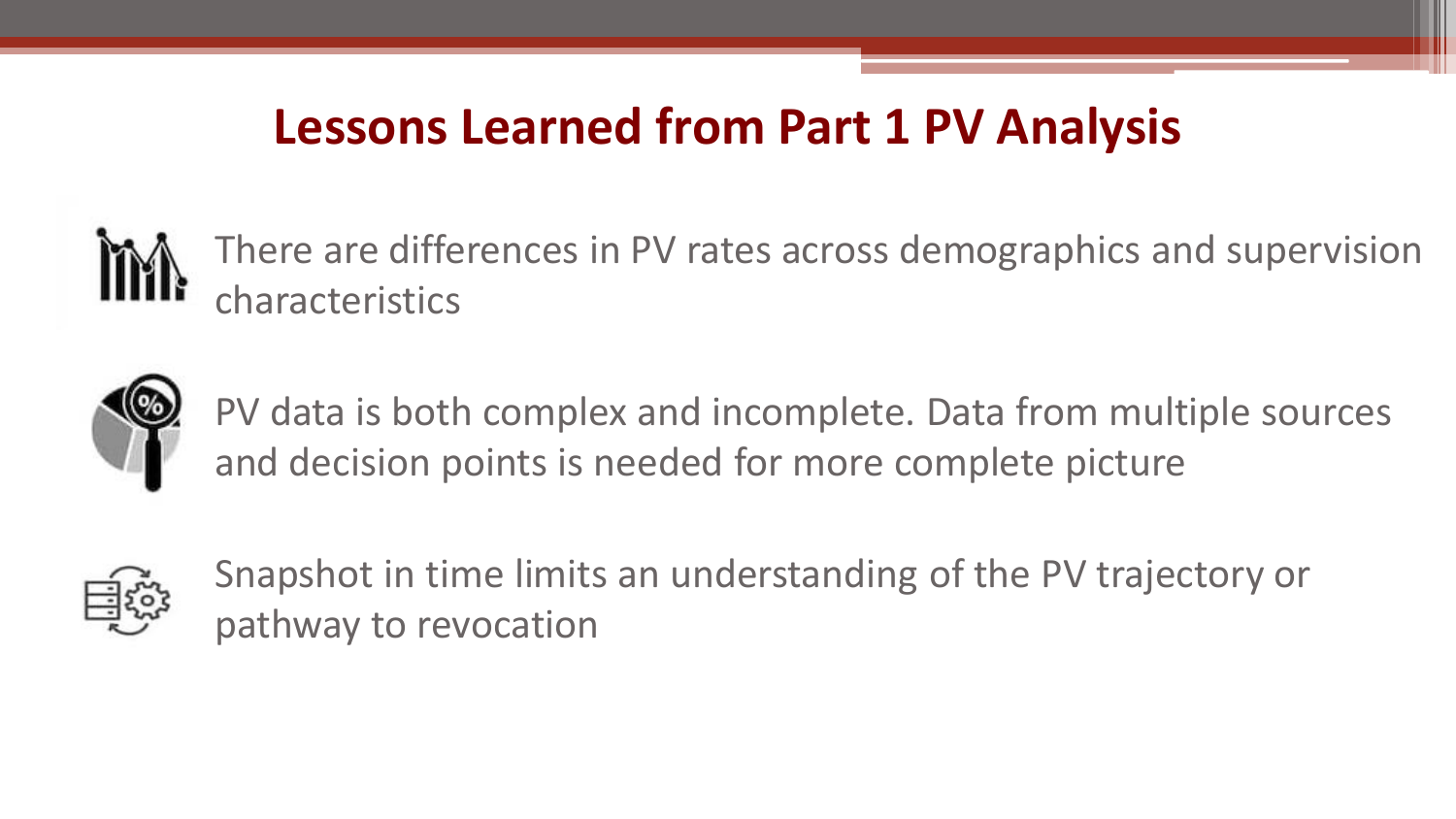# **Where we are Heading Phase II: Reducing Revocations Challenge**



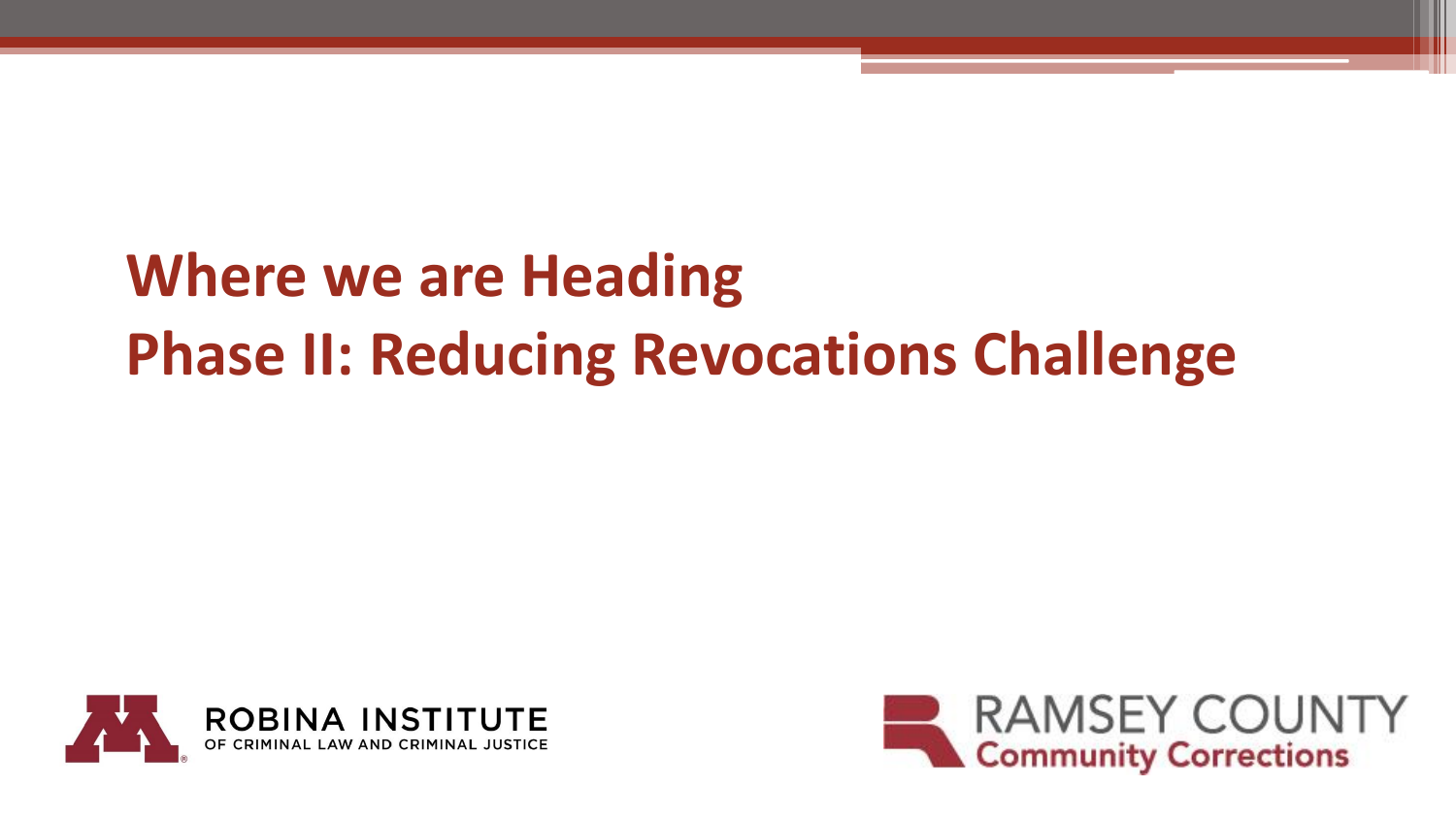# **Identifying Drivers of Probation Revocations Part 2 (RRC)**



**Why do rates of probation violations differ by characteristics of people, supervision, and other case information?**

**How are these factors contributing to revocations in Ramsey County?**

Quantitative and qualitative data will:

- 1) Develop a revocation pathway and examine decision points impacting the pathway
- 2) Identify predictors of probation violations, revocations, and other outcomes
- 3) Synthesize multiple sources of information to identify policy and practice solutions to reduce revocations and promote success for people on supervision
- 4) Collaborate with advisory group to review key findings and inform a local strategy for reform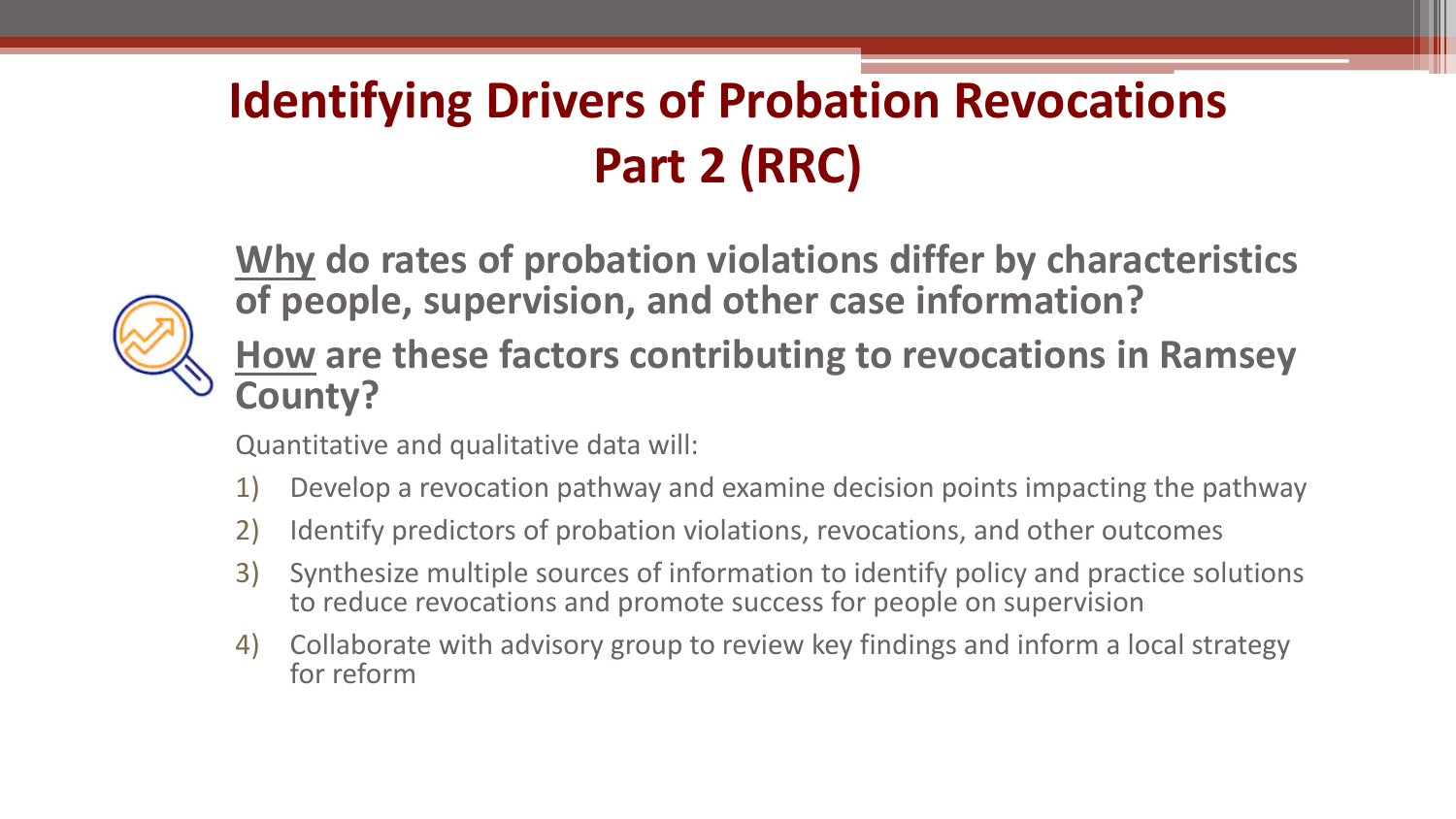#### **Simplified Overview of the Revocation Pathway in Ramsey County**

#### **SYSTEM ACTORS**

- **Court**
- **Probation**
- **Prosecutors**
- Defense Attorneys
- People on Probation
- Treatment/Services

#### **OTHER INFLUENCES**

- Policies
- Practices
- Culture, philosophy and history
- Relationships
- **Discretion**
- Community

#### **PROCESS and KEY DECISION POINTS**

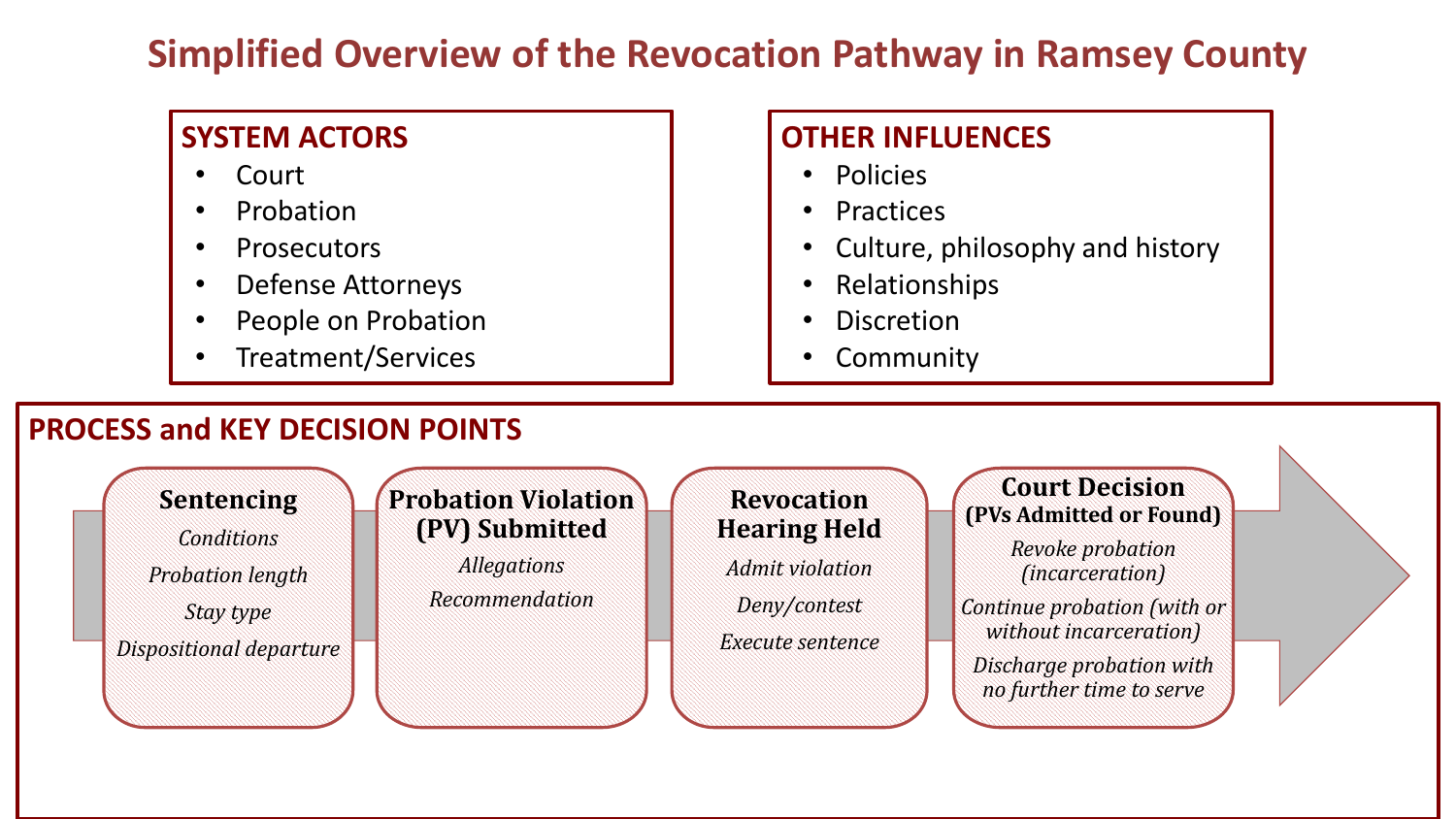#### **Description of Sample and Methods – Phase II RRC Data Analysis**

#### Data source **Variables** Variables **Variables** Analysis Techniques



Electronic *and* manual coding of court and probation case files by staff



Demographics for people



Descriptive statistics (this presentation)



3,125 people who started on probation in 2016



Probation cases with follow-up 2 years for PV



Supervision information



More analyses are in development as part of the Reducing Revocations Challenge



Court data (more expansive)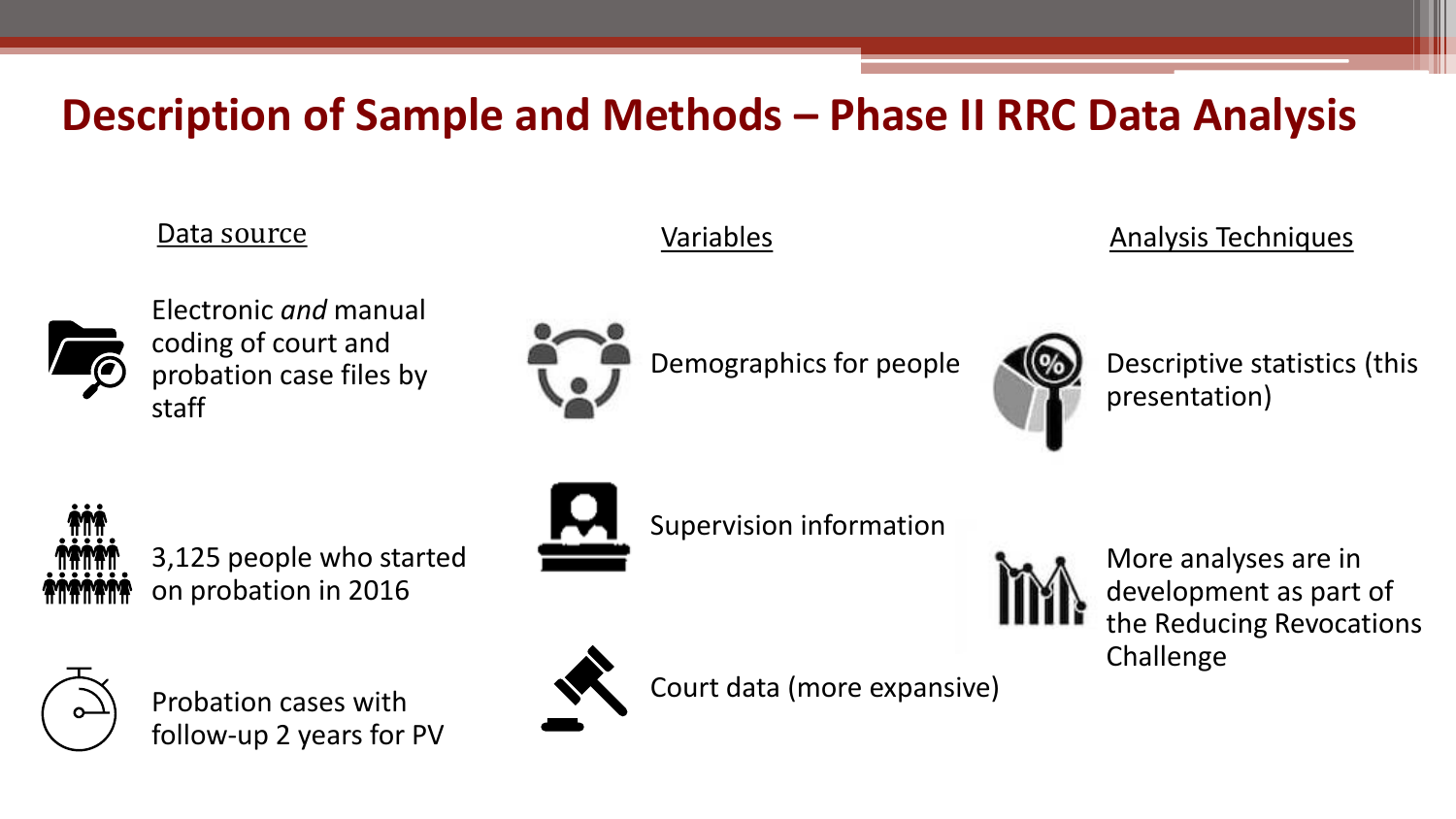#### **Data Analysis for RRC**

Current research questions with data analysis:



When do court decisions and probation recommendations align, and when do they not?



Are violations and recommendations handled consistently within Ramsey County Community Corrections?



What are the underlying reasons and/or behaviors that are leading to the violation?



What is actually predicting probation revocation in Ramsey County?



What responses and interventions do probation officers use before the behavior escalates to a probation violation?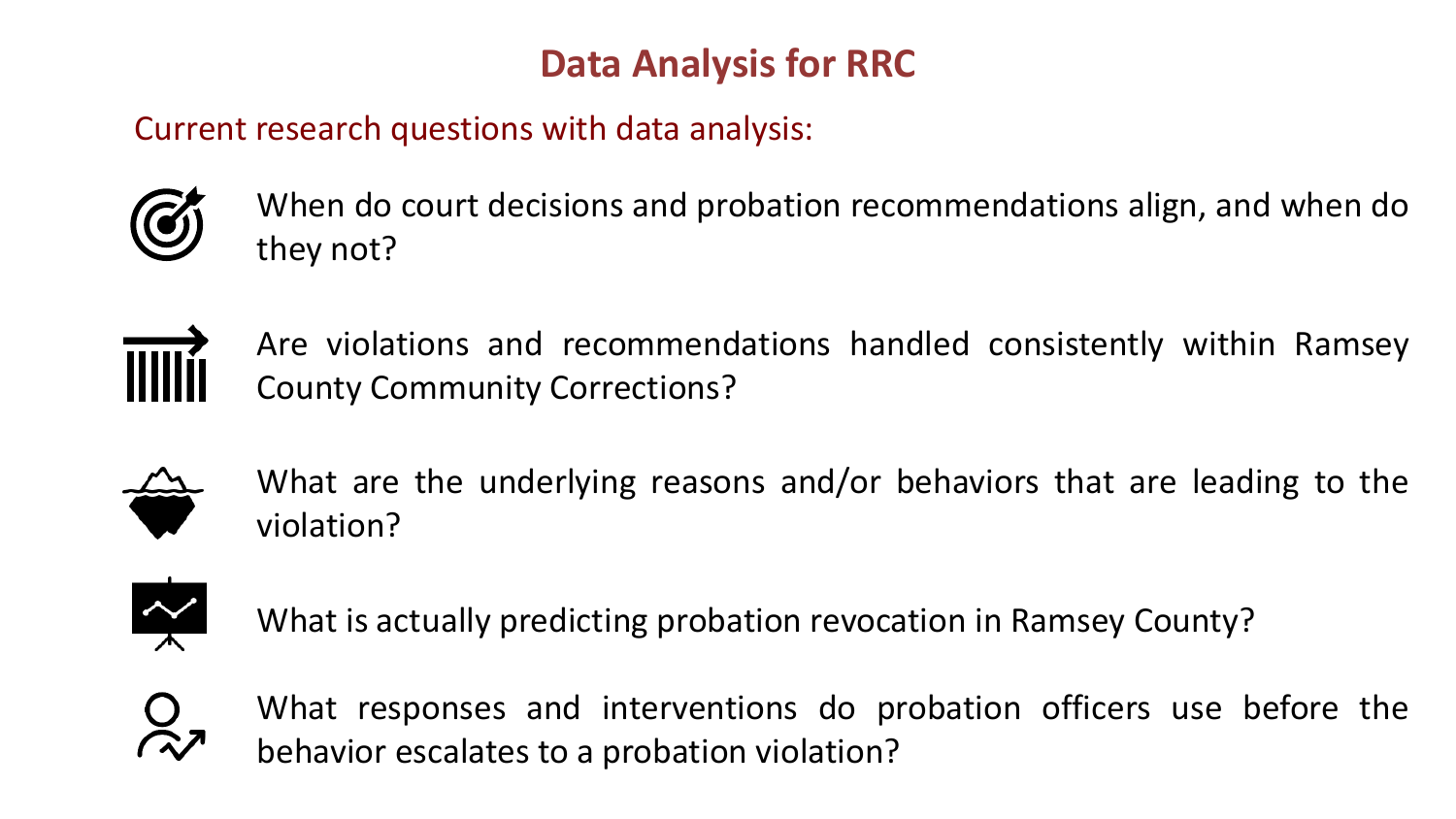#### **Additional Research Activities to Understand Revocations in Ramsey County**

Convene an advisory group of criminal justice stakeholders and community representatives



Review and map the policies, decision points and pathways that comprise the violation and revocation process across the Ramsey County criminal justice system



Conduct interviews with judges, prosecutors, defense attorneys, treatment and service providers, and people on probation in Ramsey County.



Conduct in-depth case file reviews to understand how probation officer behavioral responses and interventions impact violations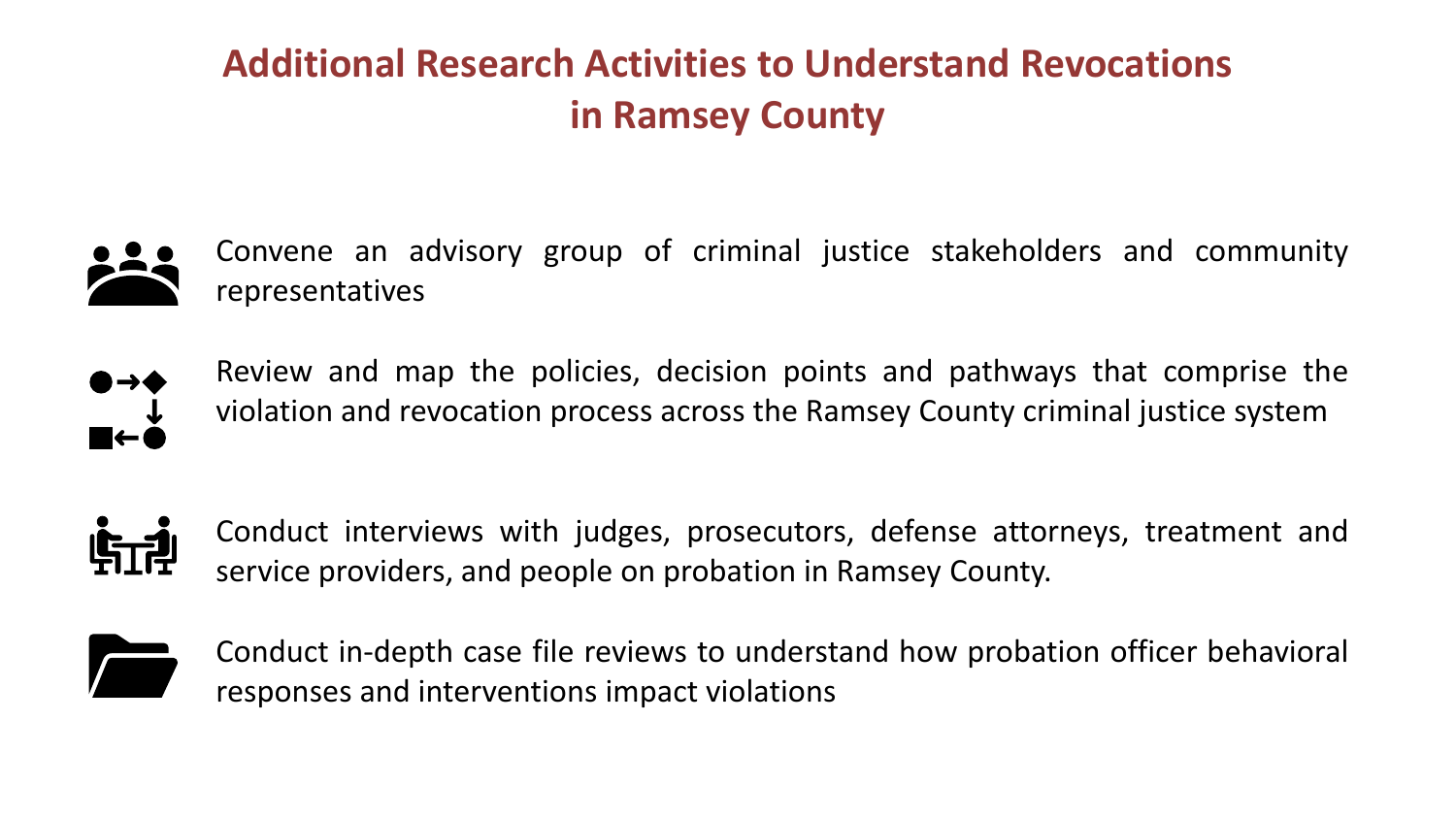#### **Findings for RRC so far….**

Preliminary data analysis of probation violations:



Approximately **33%** of people convicted of gross/misdemeanor offenses and **57%** of people convicted of felony offenses received at least one PV



People should be **studied by offense level** in Ramsey County to understand factors predicting PVs



**Age**, **sentence length**, **risk level**, **supervision type**, and **offense type** predict the likelihood someone will receive at least one PV, but race is only predictive of PV for people convicted of gross/misdemeanor level offenses



**Sentence length** is one of the most impactful predictors of probation violations, but still need to analyze how this relates to public safety



**Group reporting** is associated with lower odds of receiving a PV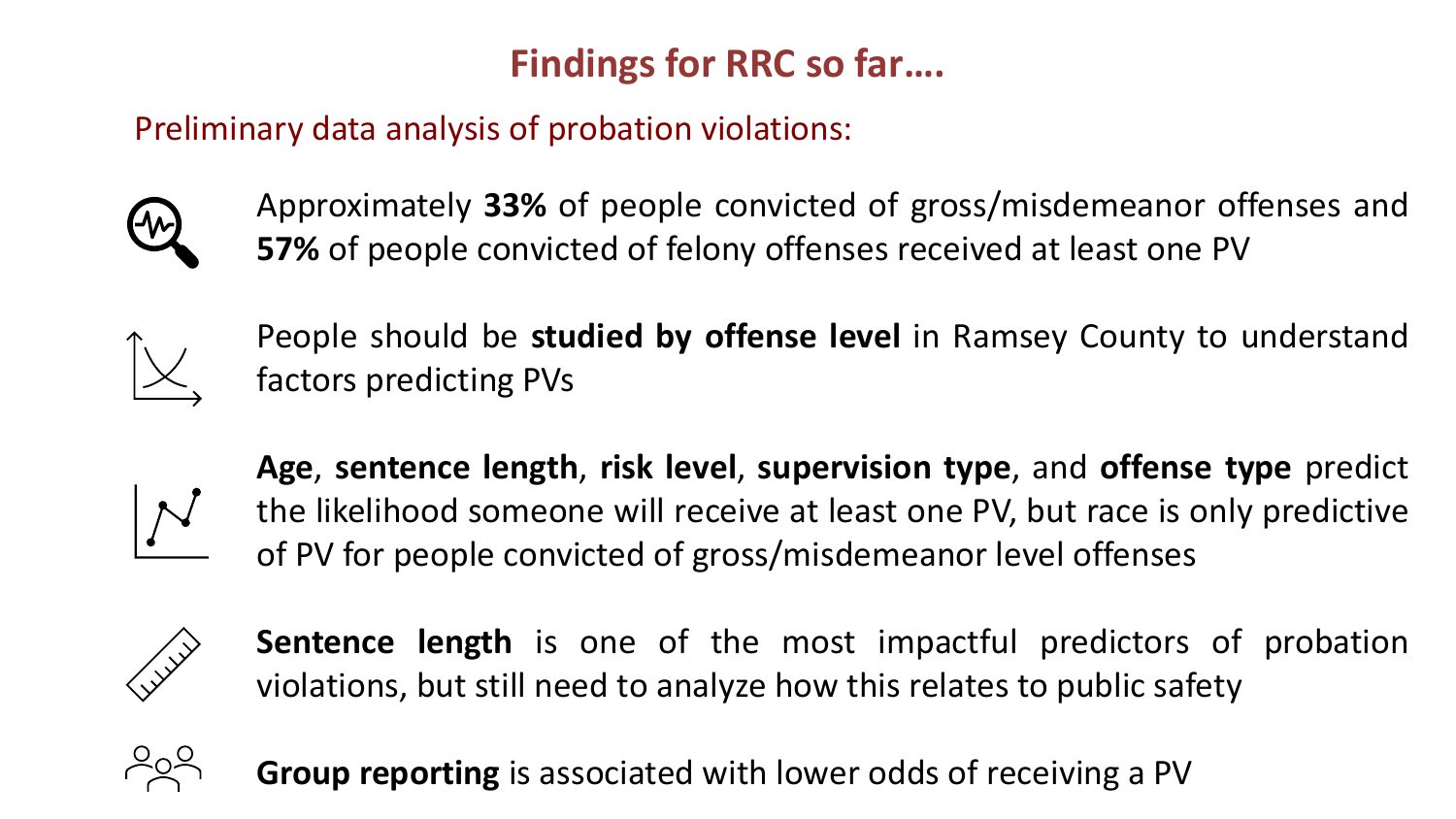#### **Studying Reasons for Probation Violations in RRC:**  *Underlying Reasons for all PV Allegations*



Allegation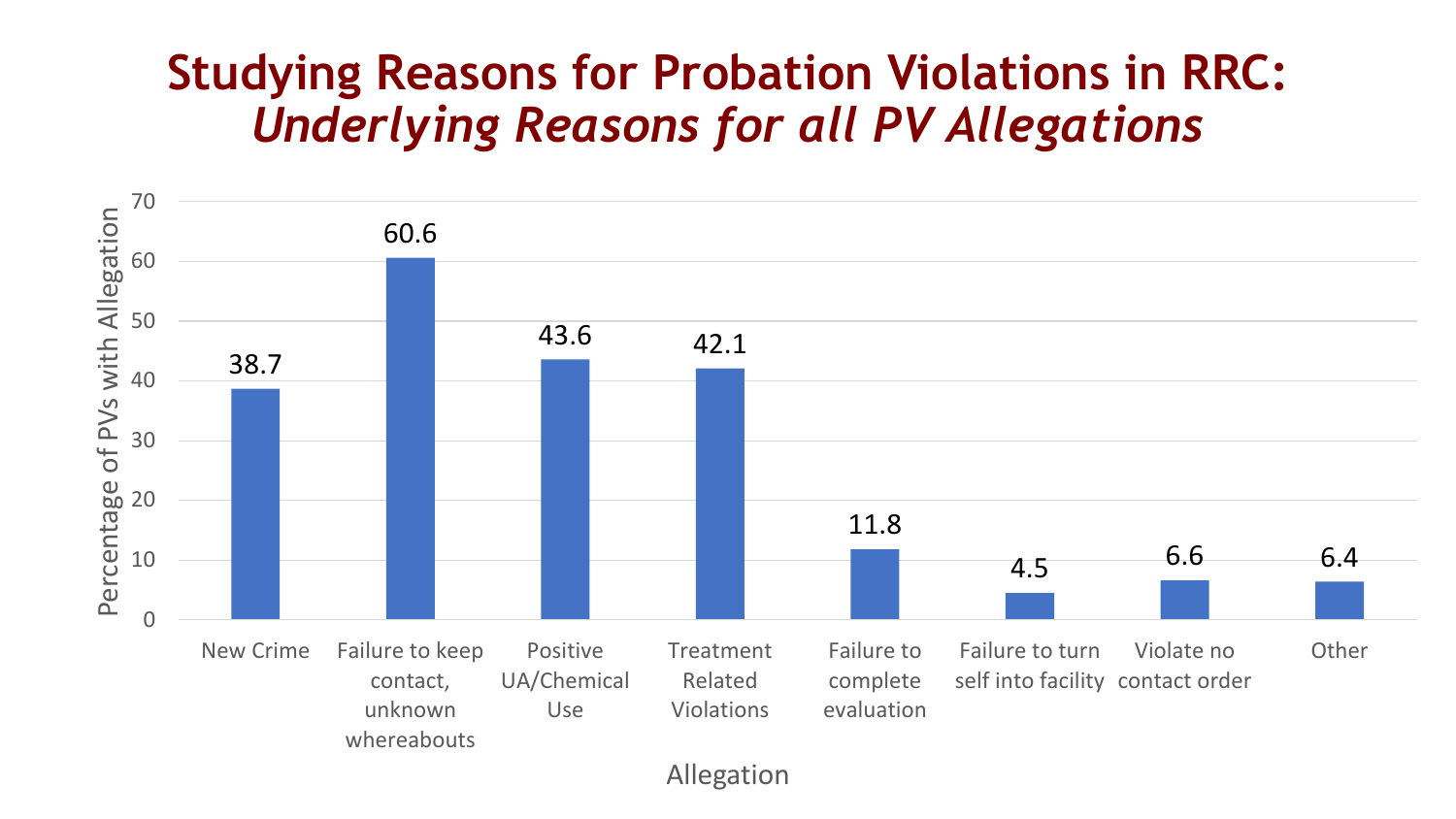## **Findings for RRC so far….**

Preliminary analysis of qualitative interviews with people working in the system: